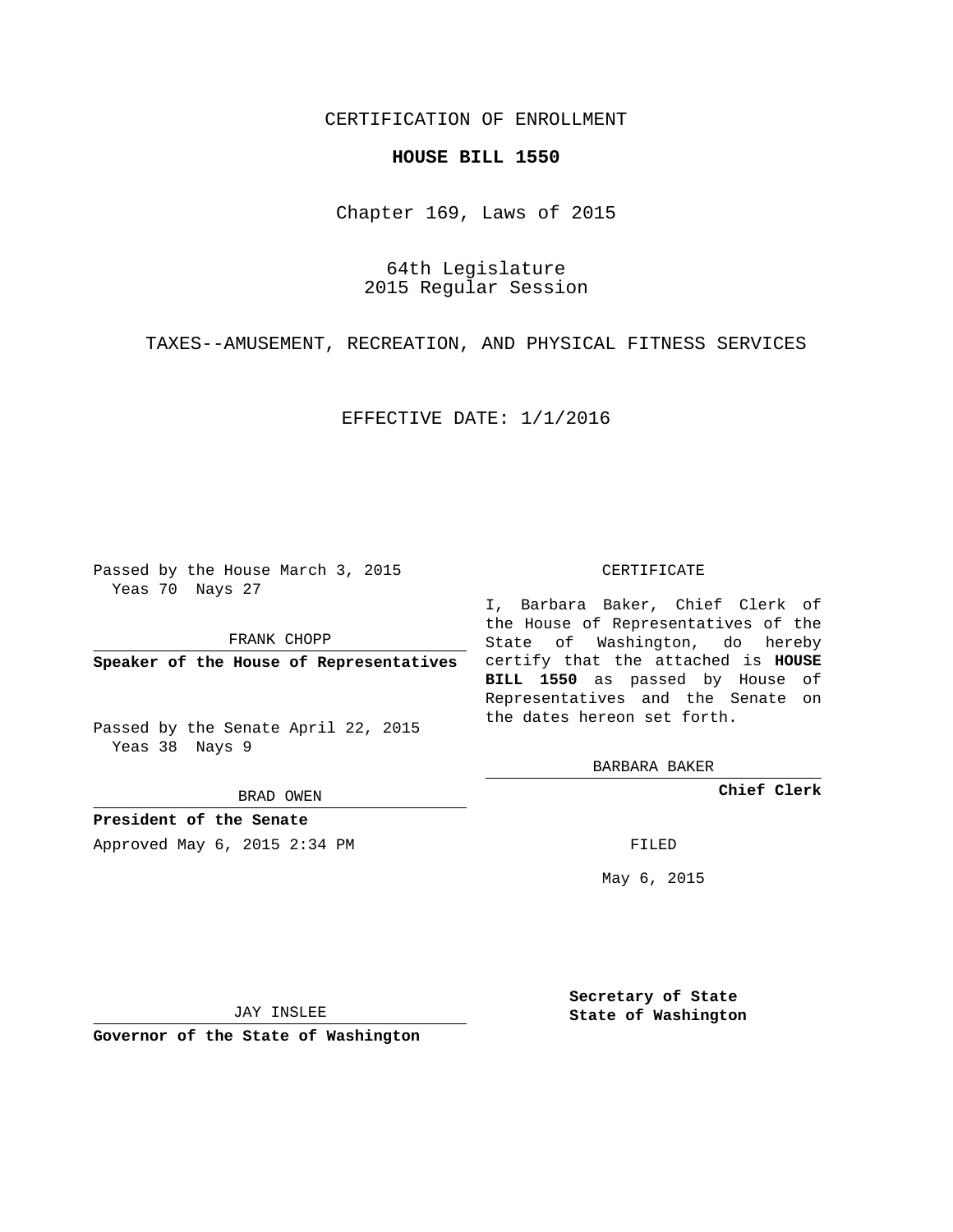## **HOUSE BILL 1550**

Passed Legislature - 2015 Regular Session

**State of Washington 64th Legislature 2015 Regular Session**

**By** Representatives Carlyle, Nealey, Reykdal, and Wylie; by request of Department of Revenue

Read first time 01/22/15. Referred to Committee on Finance.

 AN ACT Relating to simplifying the taxation of amusement, recreation, and physical fitness services; amending RCW 82.04.050, 82.04.060, 82.04.190, 82.08.0291, 82.12.020, 82.12.02595, 82.12.035, 82.12.040, 82.12.860, and 82.32.087; reenacting and amending RCW 82.12.010; creating a new section; repealing RCW 82.12.02917; and 6 providing an effective date.

BE IT ENACTED BY THE LEGISLATURE OF THE STATE OF WASHINGTON:

 **Sec. 1.** RCW 82.04.050 and 2013 2nd sp.s. c 13 s 802 are each 9 amended to read as follows:

 (1)(a) "Sale at retail" or "retail sale" means every sale of tangible personal property (including articles produced, fabricated, or imprinted) to all persons irrespective of the nature of their business and including, among others, without limiting the scope hereof, persons who install, repair, clean, alter, improve, construct, or decorate real or personal property of or for consumers 16 other than a sale to a person who:

 (i) Purchases for the purpose of resale as tangible personal property in the regular course of business without intervening use by such person, but a purchase for the purpose of resale by a regional transit authority under RCW 81.112.300 is not a sale for resale; or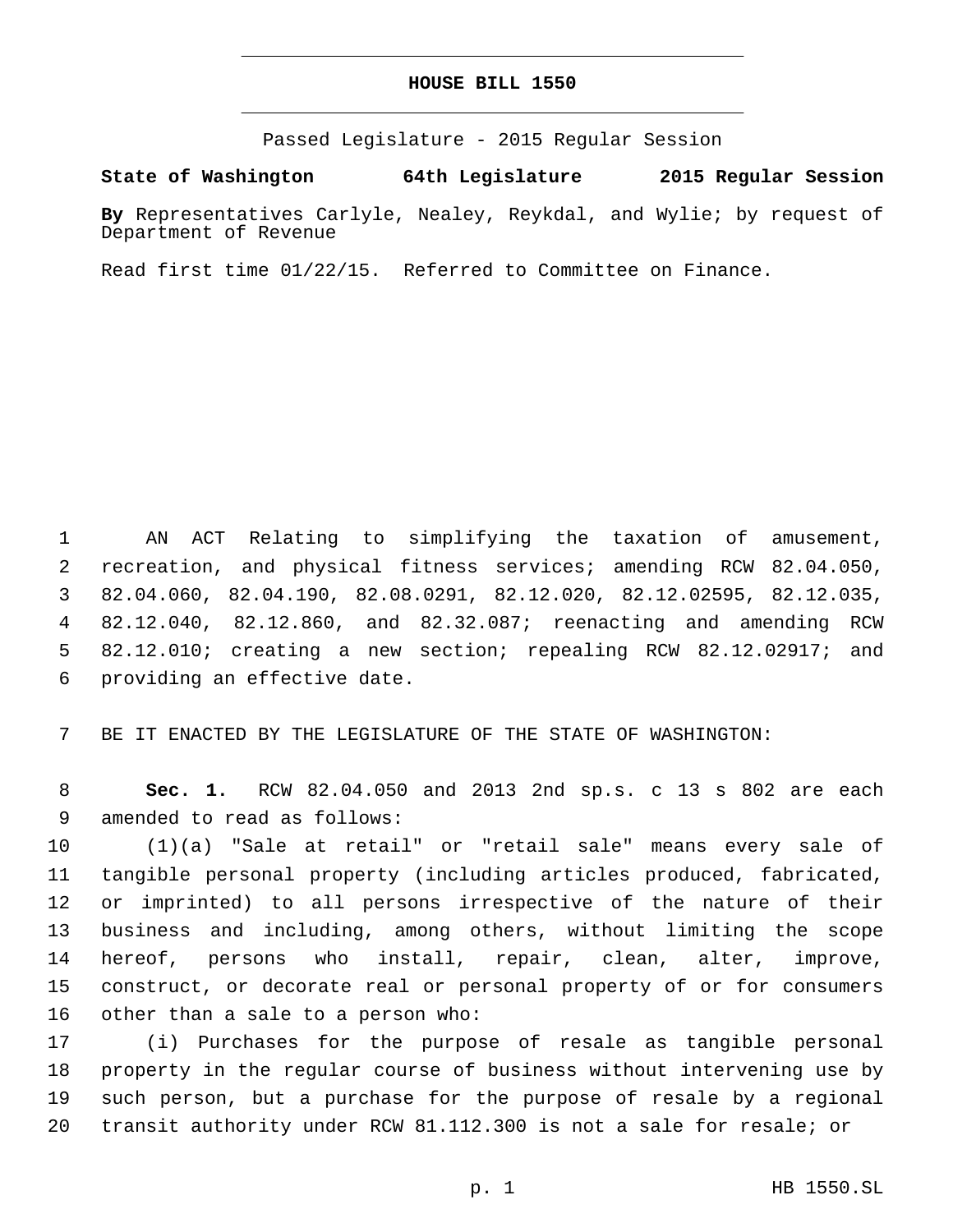(ii) Installs, repairs, cleans, alters, imprints, improves, constructs, or decorates real or personal property of or for consumers, if such tangible personal property becomes an ingredient or component of such real or personal property without intervening 5 use by such person; or

 (iii) Purchases for the purpose of consuming the property purchased in producing for sale as a new article of tangible personal property or substance, of which such property becomes an ingredient or component or is a chemical used in processing, when the primary purpose of such chemical is to create a chemical reaction directly through contact with an ingredient of a new article being produced 12 for sale; or

 (iv) Purchases for the purpose of consuming the property purchased in producing ferrosilicon which is subsequently used in producing magnesium for sale, if the primary purpose of such property is to create a chemical reaction directly through contact with an 17 ingredient of ferrosilicon; or

 (v) Purchases for the purpose of providing the property to consumers as part of competitive telephone service, as defined in RCW 20 82.04.065; or

 (vi) Purchases for the purpose of satisfying the person's obligations under an extended warranty as defined in subsection (7) of this section, if such tangible personal property replaces or becomes an ingredient or component of property covered by the extended warranty without intervening use by such person.

 (b) The term includes every sale of tangible personal property that is used or consumed or to be used or consumed in the performance of any activity defined as a "sale at retail" or "retail sale" even though such property is resold or used as provided in (a)(i) through 30 (vi) of this subsection following such use.

 (c) The term also means every sale of tangible personal property to persons engaged in any business that is taxable under RCW 82.04.280(1) (a), (b), and (g), 82.04.290, and 82.04.2908.

 (2) The term "sale at retail" or "retail sale" includes the sale of or charge made for tangible personal property consumed and/or for labor and services rendered in respect to the following:

 (a) The installing, repairing, cleaning, altering, imprinting, or improving of tangible personal property of or for consumers, including charges made for the mere use of facilities in respect thereto, but excluding charges made for the use of self-service

p. 2 HB 1550.SL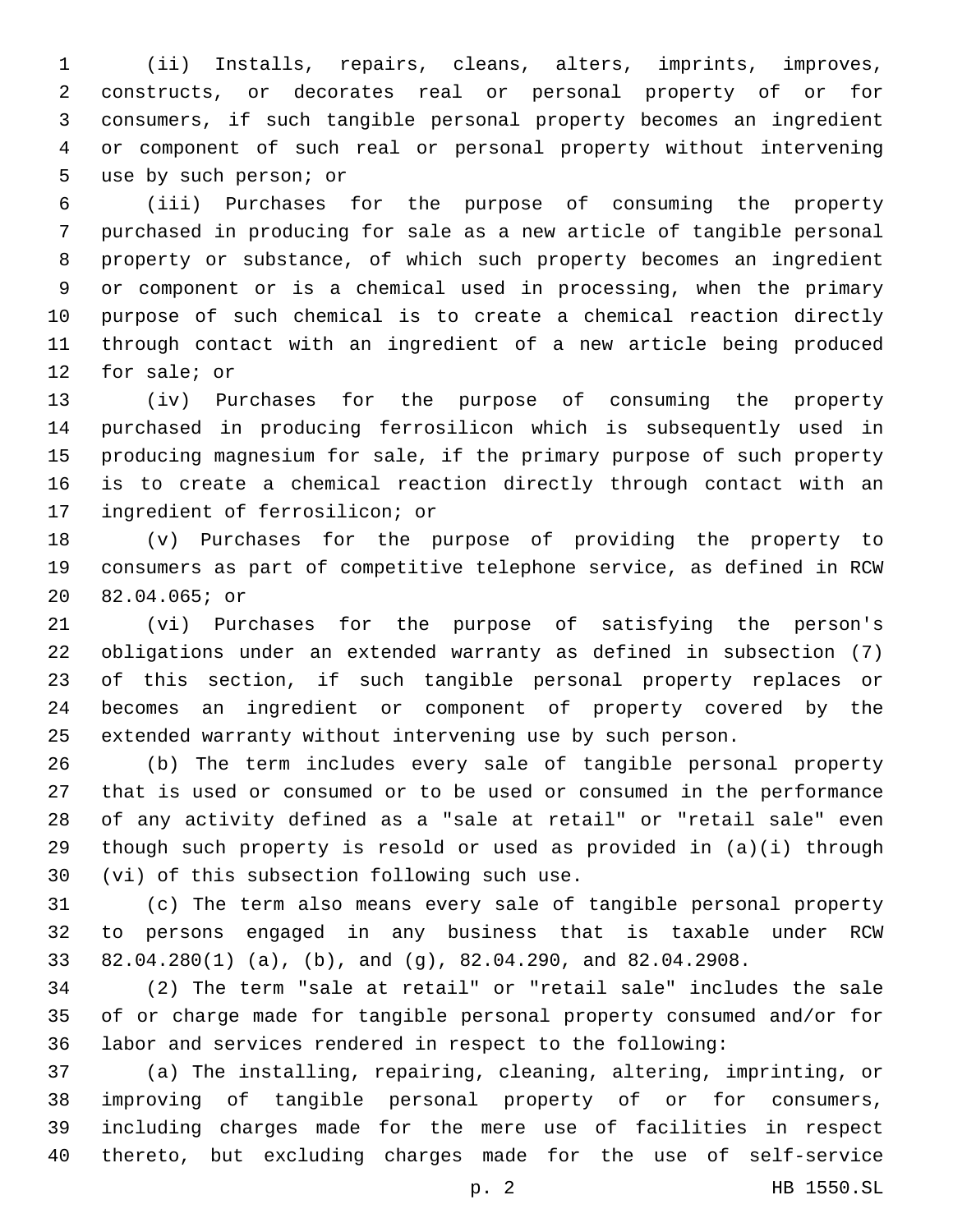laundry facilities, and also excluding sales of laundry service to nonprofit health care facilities, and excluding services rendered in 3 respect to live animals, birds and insects;

 (b) The constructing, repairing, decorating, or improving of new or existing buildings or other structures under, upon, or above real property of or for consumers, including the installing or attaching of any article of tangible personal property therein or thereto, whether or not such personal property becomes a part of the realty by virtue of installation, and also includes the sale of services or charges made for the clearing of land and the moving of earth excepting the mere leveling of land used in commercial farming or 12 agriculture;

 (c) The constructing, repairing, or improving of any structure upon, above, or under any real property owned by an owner who conveys the property by title, possession, or any other means to the person performing such construction, repair, or improvement for the purpose of performing such construction, repair, or improvement and the property is then reconveyed by title, possession, or any other means 19 to the original owner;

 (d) The cleaning, fumigating, razing, or moving of existing buildings or structures, but does not include the charge made for janitorial services; and for purposes of this section the term "janitorial services" means those cleaning and caretaking services ordinarily performed by commercial janitor service businesses including, but not limited to, wall and window washing, floor cleaning and waxing, and the cleaning in place of rugs, drapes and upholstery. The term "janitorial services" does not include painting, papering, repairing, furnace or septic tank cleaning, snow removal or 29 sandblasting;

 (e) Automobile towing and similar automotive transportation services, but not in respect to those required to report and pay 32 taxes under chapter 82.16 RCW;

 (f) The furnishing of lodging and all other services by a hotel, rooming house, tourist court, motel, trailer camp, and the granting of any similar license to use real property, as distinguished from the renting or leasing of real property, and it is presumed that the occupancy of real property for a continuous period of one month or more constitutes a rental or lease of real property and not a mere license to use or enjoy the same. For the purposes of this subsection, it is presumed that the sale of and charge made for the

p. 3 HB 1550.SL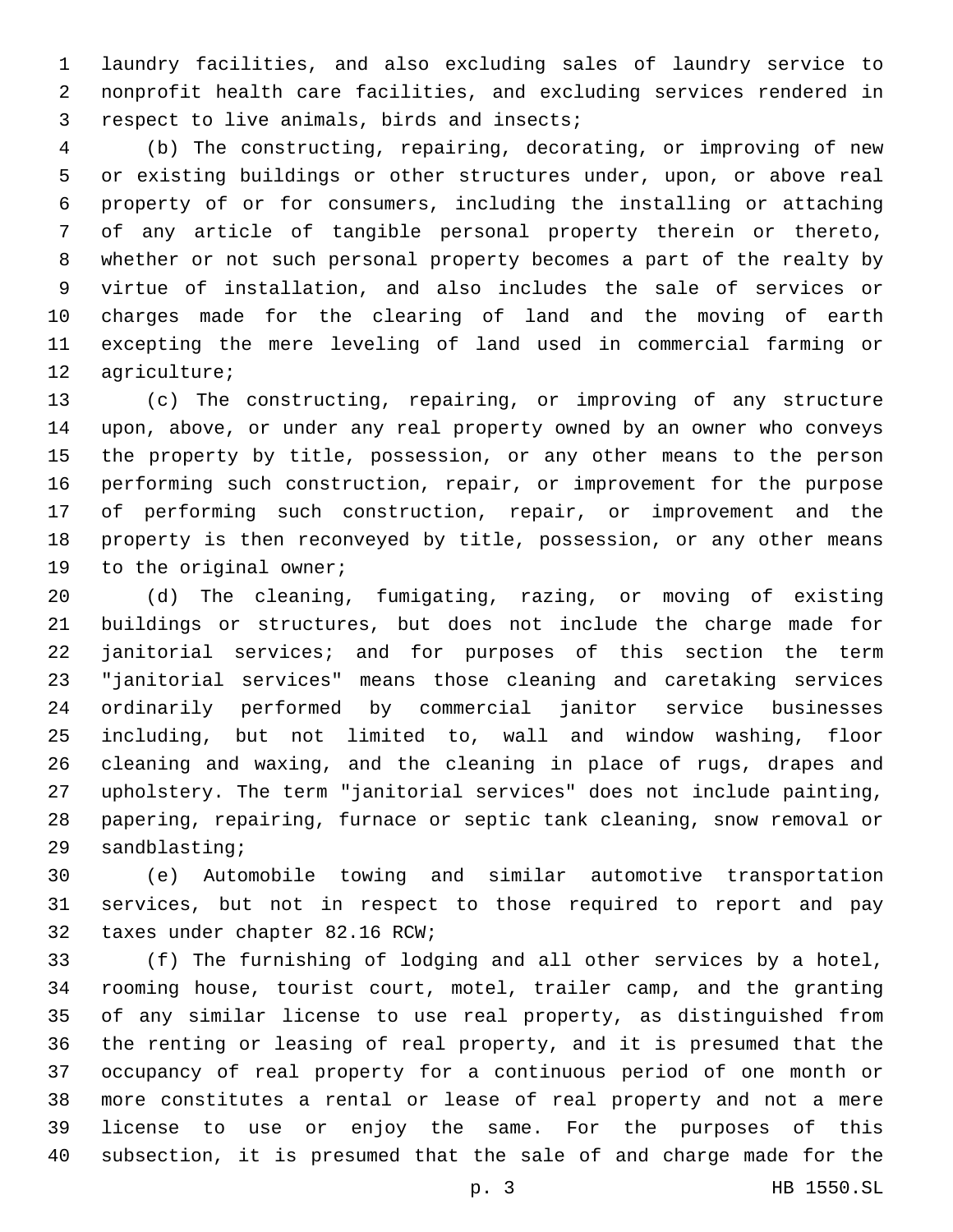furnishing of lodging for a continuous period of one month or more to a person is a rental or lease of real property and not a mere license 3 to enjoy the same;

 (g) The installing, repairing, altering, or improving of digital 5 goods for consumers;

6 (h) Persons taxable under (a), (b), (c), (d), (e), (f), and (g) of this subsection when such sales or charges are for property, labor and services which are used or consumed in whole or in part by such persons in the performance of any activity defined as a "sale at retail" or "retail sale" even though such property, labor and services may be resold after such use or consumption. Nothing contained in this subsection may be construed to modify subsection (1) of this section and nothing contained in subsection (1) of this section may be construed to modify this subsection.

 (3) The term "sale at retail" or "retail sale" includes the sale of or charge made for personal, business, or professional services including amounts designated as interest, rents, fees, admission, and other service emoluments however designated, received by persons 19 engaging in the following business activities:

 $(a)((\{i\})$  Amusement and recreation services including but not limited to golf, pool, billiards, skating, bowling, ski lifts and 22 tows, day trips for sightseeing purposes, and others, when provided 23 to consumers.

 (ii) Until July 1, 2017, amusement and recreation services do not include the opportunity to dance provided by an establishment in 26 exchange for a cover charge.

27  $(iii)$  For purposes of this subsection  $(3)(a)$ :

 (A) "Cover charge" means a charge, regardless of its label, to enter an establishment or added to the purchaser's bill by an establishment or otherwise collected after entrance to the establishment, and the purchaser is provided the opportunity to dance 32 in exchange for payment of the charge.

 (B) "Opportunity to dance" means that an establishment provides a designated physical space, on either a temporary or permanent basis, where customers are allowed to dance and the establishment either advertises or otherwise makes customers aware that it has an area for dancing;

- $(b)$ )) Abstract, title insurance, and escrow services;
- $($ ( $\left( +e^{+}\right)$ ) (b) Credit bureau services;
- 40  $((+d))$   $(c)$  Automobile parking and storage garage services;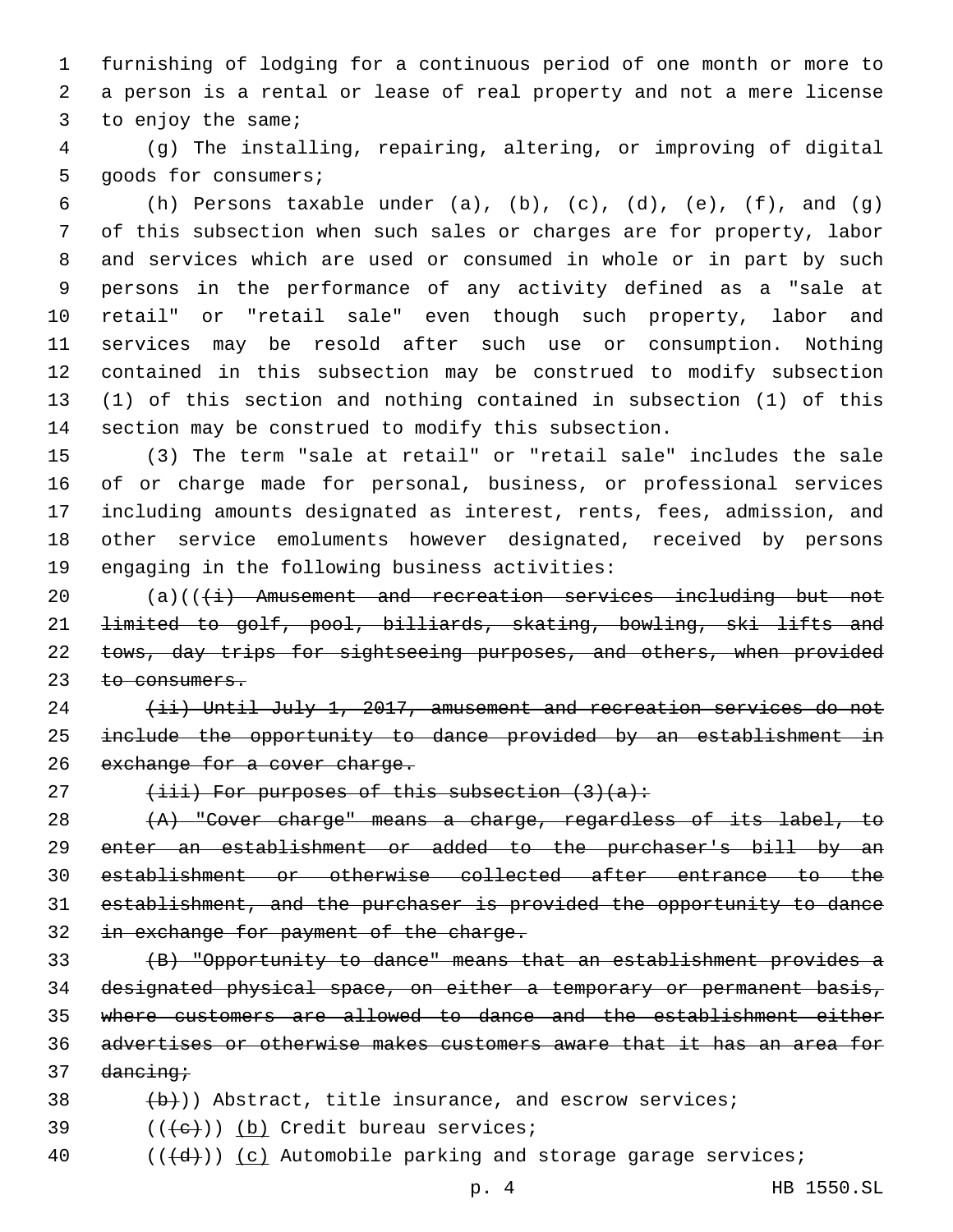(( $\left( +e\right)$ ) (d) Landscape maintenance and horticultural services but excluding (i) horticultural services provided to farmers and (ii) pruning, trimming, repairing, removing, and clearing of trees and brush near electric transmission or distribution lines or equipment, if performed by or at the direction of an electric utility;

 $((\text{+f})^2)$  (e) Service charges associated with tickets to 7 professional sporting events; ((and

  $\left(4\right)$ ) (f) The following personal services: ((Physical fitness 9 services<sub>7</sub>)) Tanning salon services, tattoo parlor services, steam bath services, turkish bath services, escort services, and dating services; and

 (g)(i) Operating an athletic or fitness facility, including all 13 charges for the use of such a facility or for any associated services 14 and amenities, except as provided in (g)(ii) of this subsection.

 (ii) Notwithstanding anything to the contrary in (g)(i) of this subsection (3), the term "sale at retail" and "retail sale" under this subsection does not include:

 (A) Separately stated charges for the use of an athletic or fitness facility where such use is primarily for a purpose other than 20 engaging in or receiving instruction in a physical fitness activity;

 (B) Separately stated charges for the use of a discrete portion 22 of an athletic or fitness facility, other than a pool, where such 23 discrete portion of the facility does not by itself meet the 24 definition of "athletic or fitness facility" in this subsection;

 (C) Separately stated charges for services, such as advertising, massage, nutritional consulting, and body composition testing, that do not require the customer to engage in physical fitness activities to receive the service. The exclusion in this subsection (3)(g)(ii)(C) does not apply to personal training services and instruction in a physical fitness activity;

 (D) Separately stated charges for physical therapy provided by a physical therapist, as those terms are defined in RCW 18.74.010, or occupational therapy provided by an occupational therapy practitioner, as those terms are defined in RCW 18.59.020, when performed pursuant to a referral from an authorized health care practitioner or in consultation with an authorized health care 37 practitioner. For the purposes of this subsection  $(3)(q)(ii)(D)$ , an authorized health care practitioner means a health care practitioner licensed under chapter 18.83, 18.25, 18.36A, 18.57, 18.57A, 18.71, or 18.71A RCW;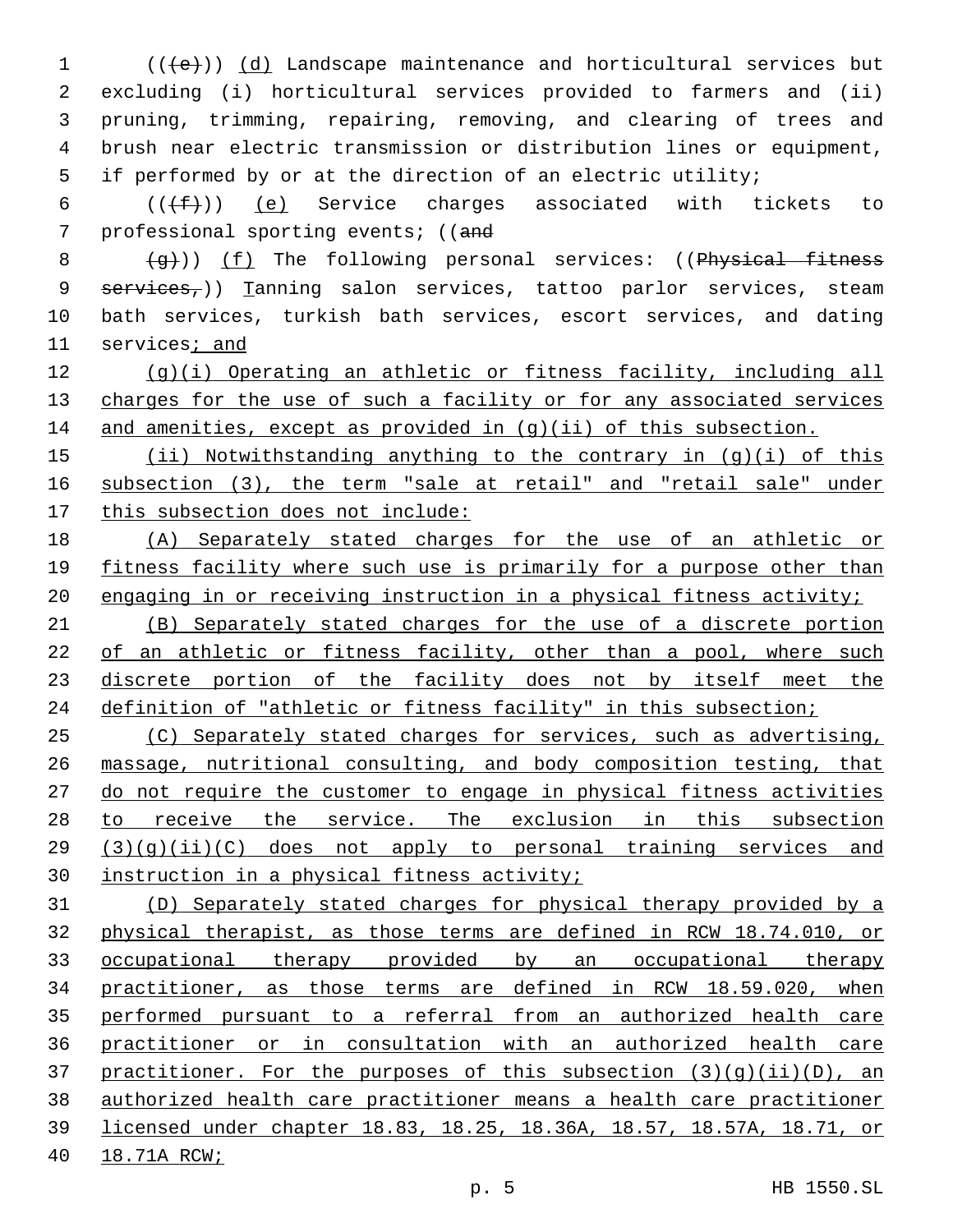(E) Rent or association fees charged by a landlord or residential association to a tenant or residential owner with access to an athletic or fitness facility maintained by the landlord or residential association, unless the rent or fee varies depending on whether the tenant or owner has access to the facility; (F) Services provided in the regular course of employment by an employee with access to an athletic or fitness facility maintained by the employer for use without charge by its employees or their family members; 10 (G) The provision of access to an athletic or fitness facility by an educational institution to its students and staff. However, charges made by an educational institution to its alumni or other 13 members of the public for the use of any of the educational institution's athletic or fitness facilities are a retail sale under this subsection (3)(g). For purposes of this subsection  $(3)(q)(ii)(G)$ , "educational institution" has the same meaning as in RCW 82.04.170; and (H) Yoga, tai chi, or chi gong classes held at a community 19 center, park, gymnasium, college or university, hospital or other medical facility, private residence, or any facility that is not primarily used for physical fitness activities other than yoga, tai chi, or chi gong classes. (iii) Nothing in (g)(ii) of this subsection (3) may be construed 24 to affect the taxation of sales made by the operator of an athletic or fitness facility, where such sales are defined as a retail sale under any provision of this section other than this subsection (3). (iv) For the purposes of this subsection (3)(g), the following definitions apply: (A) "Athletic or fitness facility" means an indoor or outdoor facility or portion of a facility that is primarily used for: Exercise classes; strength and conditioning programs; personal training services; tennis, racquetball, handball, squash, or pickleball; yoga; boxing, kickboxing, wrestling, martial arts, or mixed martial arts training; or other activities requiring the use of 35 exercise or strength training equipment, such as treadmills, elliptical machines, stair climbers, stationary cycles, rowing machines, pilates equipment, balls, climbing ropes, jump ropes, and weightlifting equipment. (B) "Physical fitness activities" means activities that involve physical exertion for the purpose of improving or maintaining the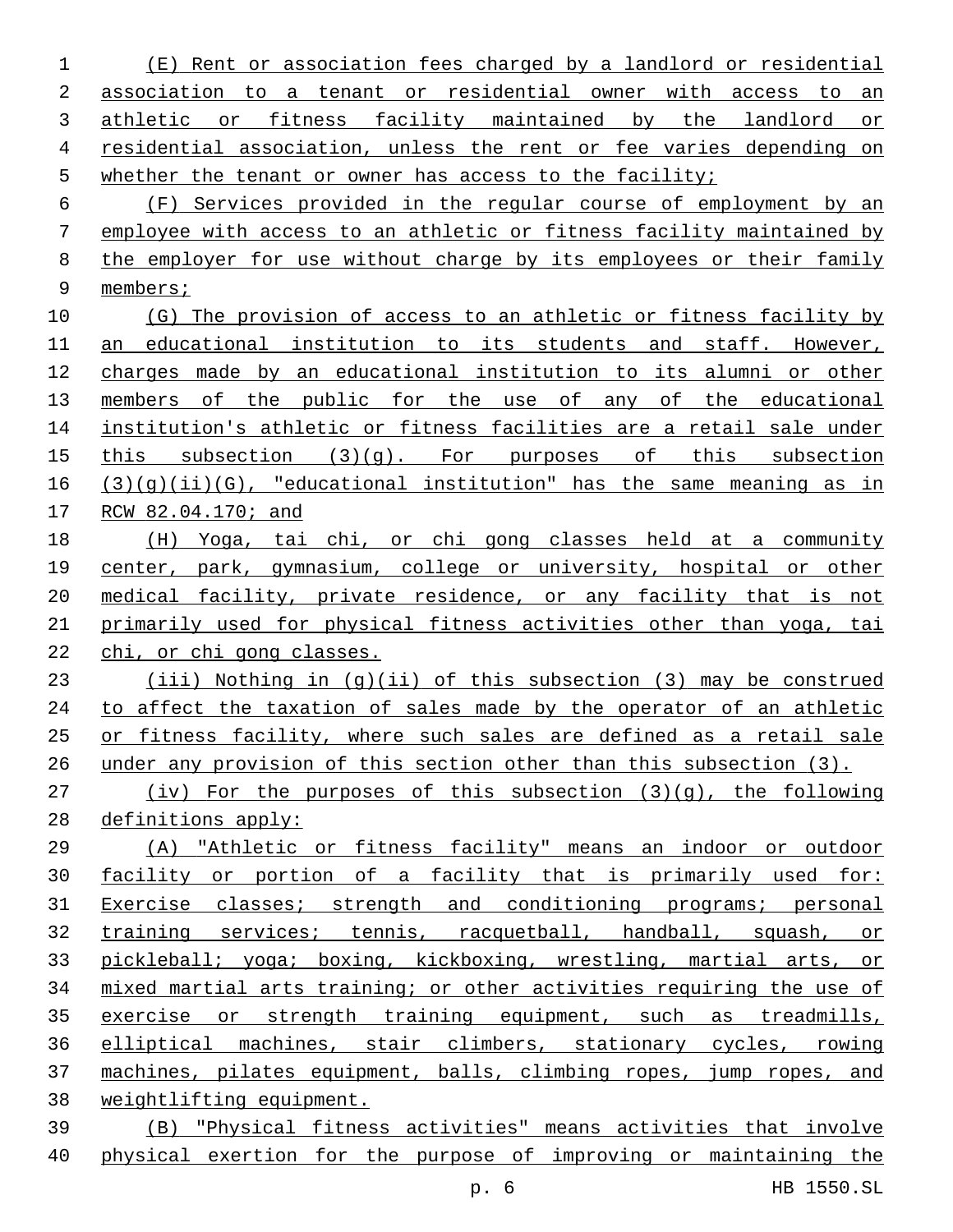general fitness, strength, flexibility, conditioning, or health of 2 the participant.

 (4)(a) The term also includes the renting or leasing of tangible 4 personal property to consumers.

 (b) The term does not include the renting or leasing of tangible personal property where the lease or rental is for the purpose of 7 sublease or subrent.

 (5) The term also includes the providing of "competitive telephone service," "telecommunications service," or "ancillary services," as those terms are defined in RCW 82.04.065, to consumers.

 (6)(a) The term also includes the sale of prewritten computer software to a consumer, regardless of the method of delivery to the end user. For purposes of this subsection (6)(a), the sale of prewritten computer software includes the sale of or charge made for a key or an enabling or activation code, where the key or code is required to activate prewritten computer software and put the software into use. There is no separate sale of the key or code from the prewritten computer software, regardless of how the sale may be 19 characterized by the vendor or by the purchaser.

 The term "retail sale" does not include the sale of or charge made for:

22 (i) Custom software; or

(ii) The customization of prewritten computer software.

 (b)(i) The term also includes the charge made to consumers for the right to access and use prewritten computer software, where possession of the software is maintained by the seller or a third party, regardless of whether the charge for the service is on a per use, per user, per license, subscription, or some other basis.

29  $(ii)(A)$  The service described in  $(b)(i)$  of this subsection  $(6)$  includes the right to access and use prewritten computer software to 31 perform data processing.

 (B) For purposes of this subsection (6)(b)(ii), "data processing" means the systematic performance of operations on data to extract the required information in an appropriate form or to convert the data to usable information. Data processing includes check processing, image processing, form processing, survey processing, payroll processing, 37 claim processing, and similar activities.

 (7) The term also includes the sale of or charge made for an extended warranty to a consumer. For purposes of this subsection, "extended warranty" means an agreement for a specified duration to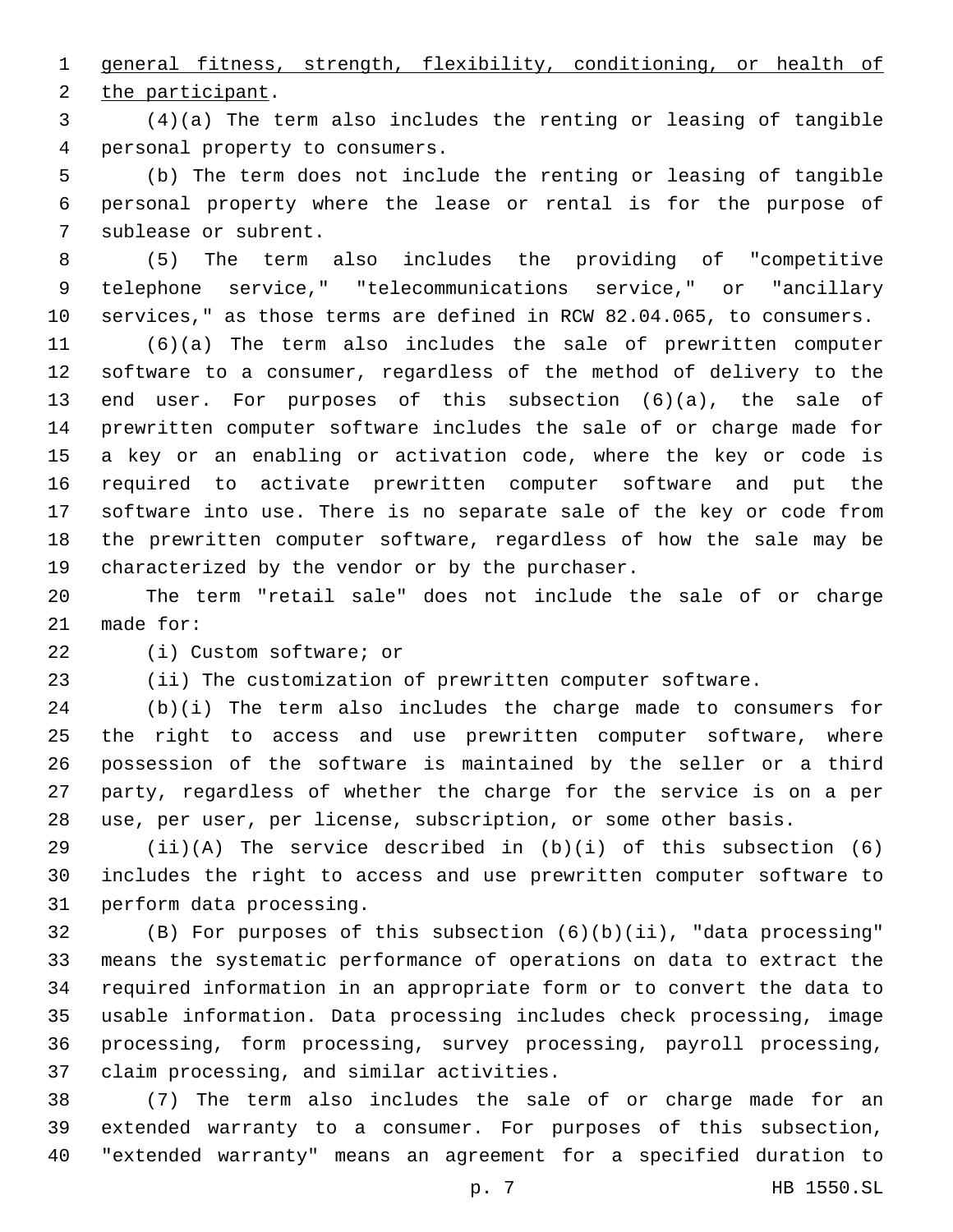perform the replacement or repair of tangible personal property at no additional charge or a reduced charge for tangible personal property, labor, or both, or to provide indemnification for the replacement or repair of tangible personal property, based on the occurrence of specified events. The term "extended warranty" does not include an agreement, otherwise meeting the definition of extended warranty in this subsection, if no separate charge is made for the agreement and the value of the agreement is included in the sales price of the tangible personal property covered by the agreement. For purposes of this subsection, "sales price" has the same meaning as in RCW 11 82.08.010.

 (8)(a) The term also includes the following sales to consumers of digital goods, digital codes, and digital automated services:

 (i) Sales in which the seller has granted the purchaser the right 15 of permanent use;

 (ii) Sales in which the seller has granted the purchaser a right 17 of use that is less than permanent;

 (iii) Sales in which the purchaser is not obligated to make 19 continued payment as a condition of the sale; and

 (iv) Sales in which the purchaser is obligated to make continued 21 payment as a condition of the sale.

 (b) A retail sale of digital goods, digital codes, or digital automated services under this subsection (8) includes any services provided by the seller exclusively in connection with the digital goods, digital codes, or digital automated services, whether or not a 26 separate charge is made for such services.

 (c) For purposes of this subsection, "permanent" means perpetual or for an indefinite or unspecified length of time. A right of permanent use is presumed to have been granted unless the agreement between the seller and the purchaser specifies or the circumstances surrounding the transaction suggest or indicate that the right to use terminates on the occurrence of a condition subsequent.

 (9) The term also includes the charge made for providing tangible personal property along with an operator for a fixed or indeterminate period of time. A consideration of this is that the operator is necessary for the tangible personal property to perform as designed. For the purpose of this subsection (9), an operator must do more than maintain, inspect, or set up the tangible personal property.

 (10) The term does not include the sale of or charge made for labor and services rendered in respect to the building, repairing, or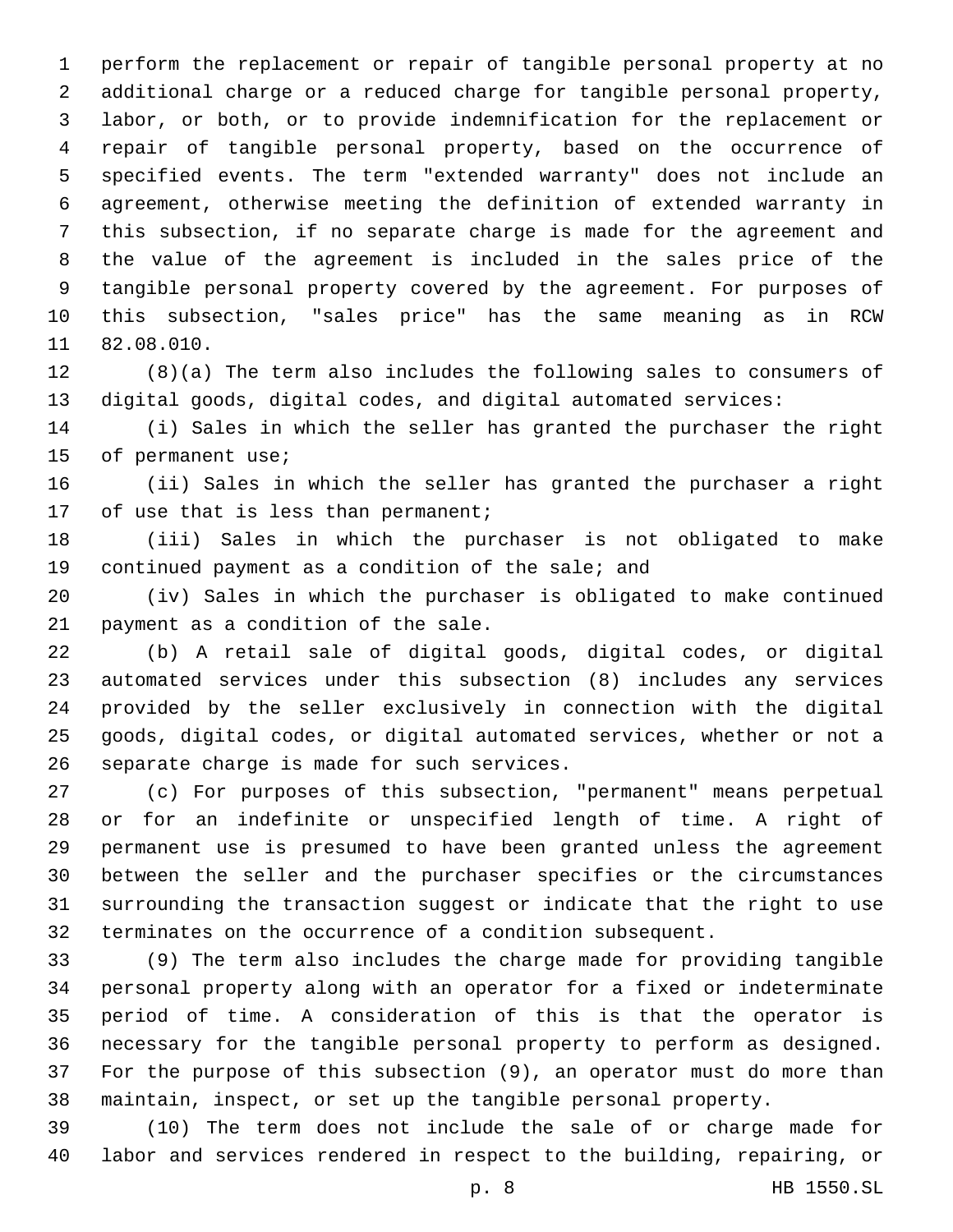improving of any street, place, road, highway, easement, right-of- way, mass public transportation terminal or parking facility, bridge, tunnel, or trestle which is owned by a municipal corporation or political subdivision of the state or by the United States and which is used or to be used primarily for foot or vehicular traffic including mass transportation vehicles of any kind.

 (11) The term also does not include sales of chemical sprays or washes to persons for the purpose of postharvest treatment of fruit for the prevention of scald, fungus, mold, or decay, nor does it include sales of feed, seed, seedlings, fertilizer, agents for enhanced pollination including insects such as bees, and spray materials to: (a) Persons who participate in the federal conservation reserve program, the environmental quality incentives program, the wetlands reserve program, and the wildlife habitat incentives program, or their successors administered by the United States department of agriculture; (b) farmers for the purpose of producing for sale any agricultural product; and (c) farmers acting under cooperative habitat development or access contracts with an organization exempt from federal income tax under 26 U.S.C. Sec. 501(c)(3) of the federal internal revenue code or the Washington state department of fish and wildlife to produce or improve wildlife 22 habitat on land that the farmer owns or leases.

 (12) The term does not include the sale of or charge made for labor and services rendered in respect to the constructing, repairing, decorating, or improving of new or existing buildings or other structures under, upon, or above real property of or for the United States, any instrumentality thereof, or a county or city housing authority created pursuant to chapter 35.82 RCW, including the installing, or attaching of any article of tangible personal property therein or thereto, whether or not such personal property becomes a part of the realty by virtue of installation. Nor does the term include the sale of services or charges made for the clearing of land and the moving of earth of or for the United States, any instrumentality thereof, or a county or city housing authority. Nor does the term include the sale of services or charges made for cleaning up for the United States, or its instrumentalities, radioactive waste and other by-products of weapons production and 38 nuclear research and development.

 (13) The term does not include the sale of or charge made for labor, services, or tangible personal property pursuant to agreements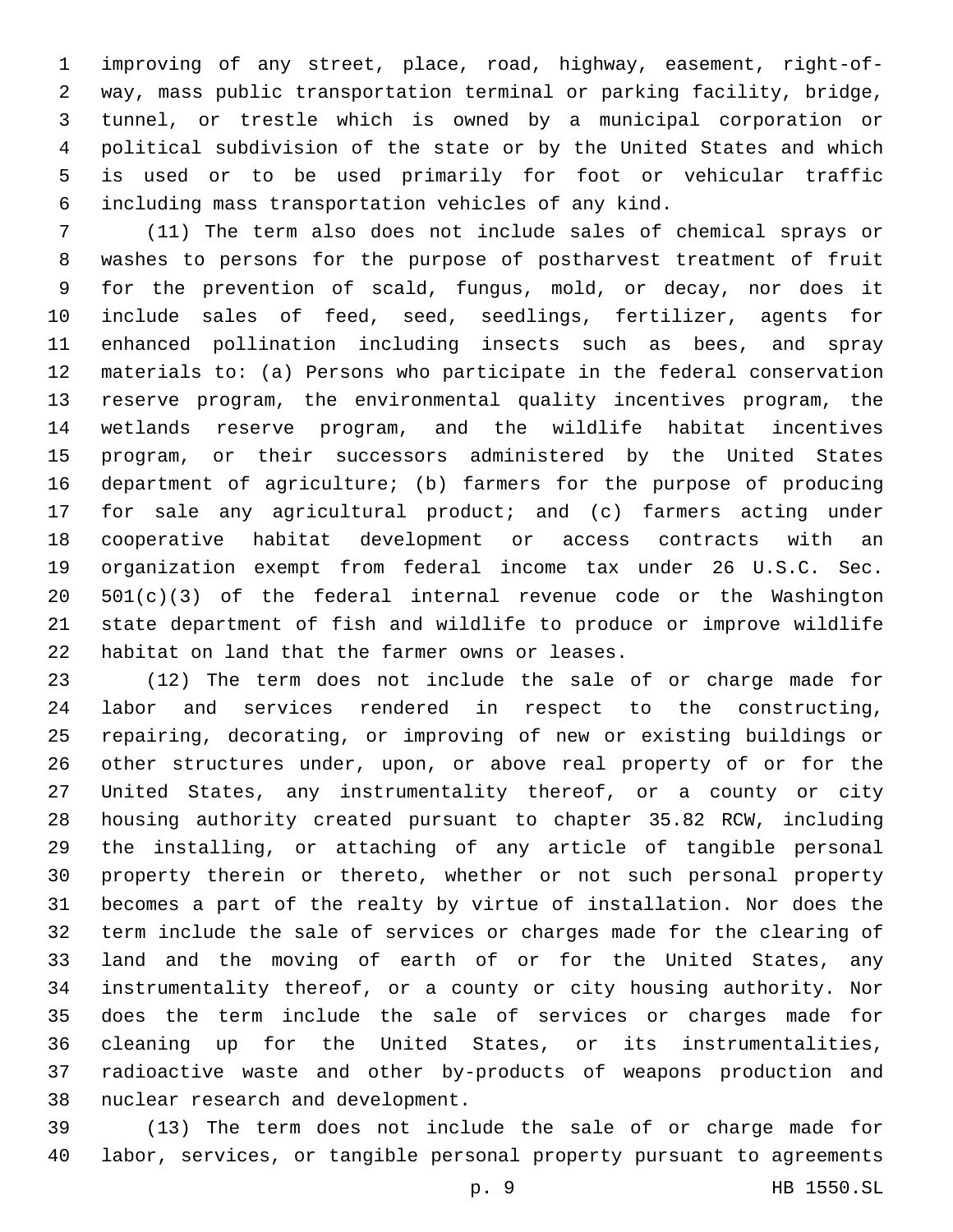providing maintenance services for bus, rail, or rail fixed guideway equipment when a regional transit authority is the recipient of the labor, services, or tangible personal property, and a transit agency, as defined in RCW 81.104.015, performs the labor or services.

 (14) The term does not include the sale for resale of any service described in this section if the sale would otherwise constitute a "sale at retail" and "retail sale" under this section.

 (15)(a) The term "sale at retail" or "retail sale" includes amounts charged, however labeled, to consumers to engage in any of the activities listed in this subsection (15)(a), including the furnishing of any associated equipment or, except as otherwise provided in this subsection, providing instruction in such 13 activities, where such charges are not otherwise defined as a "sale 14 at retail" or "retail sale" in this section:

 (i)(A) Golf, including any variant in which either golf balls or golf clubs are used, such as miniature golf, hitting golf balls at a driving range, and golf simulators, and including fees charged by a golf course to a player for using his or her own cart. However, charges for golf instruction are not a retail sale, provided that if the instruction involves the use of a golfing facility that would otherwise require the payment of a fee, such as green fees or driving range fees, such fees, including the applicable retail sales tax, 23 must be separately identified and charged by the golfing facility operator to the instructor or the person receiving the instruction.

 (B) Notwithstanding (a)(i)(A) of this subsection (15) and except 26 as otherwise provided in this subsection  $(15)(a)(i)(B)$ , the term "sale at retail" or "retail sale" does not include amounts charged to participate in, or conduct, a golf tournament or other competitive event. However, amounts paid by event participants to the golf facility operator are retail sales under this subsection (15)(a)(i). Likewise, amounts paid by the event organizer to the golf facility 32 are retail sales under this subsection  $(15)(a)(i)$ , if such amounts 33 vary based on the number of event participants;

 (ii) Ballooning, hang gliding, indoor or outdoor sky diving, paragliding, parasailing, and similar activities;

 (iii) Air hockey, billiards, pool, foosball, darts, shuffleboard, ping pong, and similar games;

38 (iv) Access to amusement park, theme park, and water park facilities, including but not limited to charges for admission and locker or cabana rentals. Discrete charges for rides or other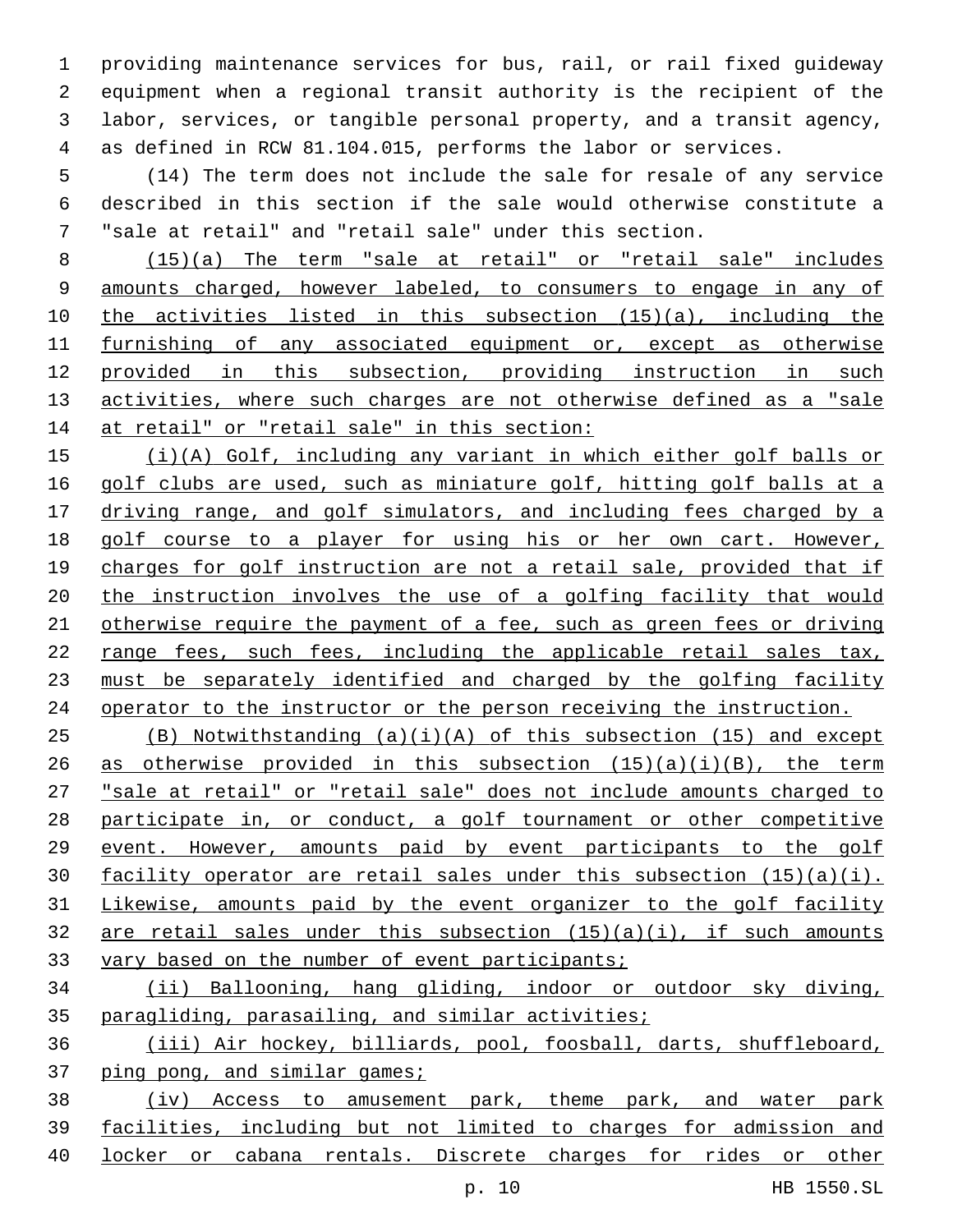attractions or entertainment that are in addition to the charge for admission are not a retail sale under this subsection (15)(a)(iv). 3 For the purposes of this subsection, an amusement park or theme park is a location that provides permanently affixed amusement rides, games, and other entertainment, but does not include parks or zoos for which the primary purpose is the exhibition of wildlife, or fairs, carnivals, and festivals as defined in (b)(i) of this 8 subsection; (v) Batting cage activities; (vi) Bowling, but not including competitive events, except that amounts paid by the event participants to the bowling alley operator are retail sales under this subsection (15)(a)(vi). Likewise, amounts 13 paid by the event organizer to the operator of the bowling alley are 14 retail sales under this subsection (15)(a)(vi), if such amounts vary based on the number of event participants; (vii) Climbing on artificial climbing structures, whether indoors or outdoors; 18 (viii) Day trips for sightseeing purposes; (ix) Bungee jumping, zip lining, and riding inside a ball, 20 whether inflatable or otherwise; (x) Horseback riding offered to the public, where the seller furnishes the horse to the buyer and providing instruction is not the 23 primary focus of the activity, including guided rides, but not including therapeutic horseback riding provided by an instructor certified by a nonprofit organization that offers national or 26 international certification for therapeutic riding instructors; (xi) Fishing, including providing access to private fishing areas and charter or guided fishing, except that fishing contests and license fees imposed by a government entity are not a retail sale under this subsection; (xii) Guided hunting and hunting at game farms and shooting preserves, except that hunting contests and license fees imposed by a government entity are not a retail sale under this subsection; (xiii) Swimming, but only in respect to (A) recreational or 35 fitness swimming that is open to the public, such as open swim, lap swimming, and special events like kids night out and pool parties during open swim time, and (B) pool parties for private events, such as birthdays, family gatherings, and employee outings. Fees for swimming lessons, to participate in swim meets and other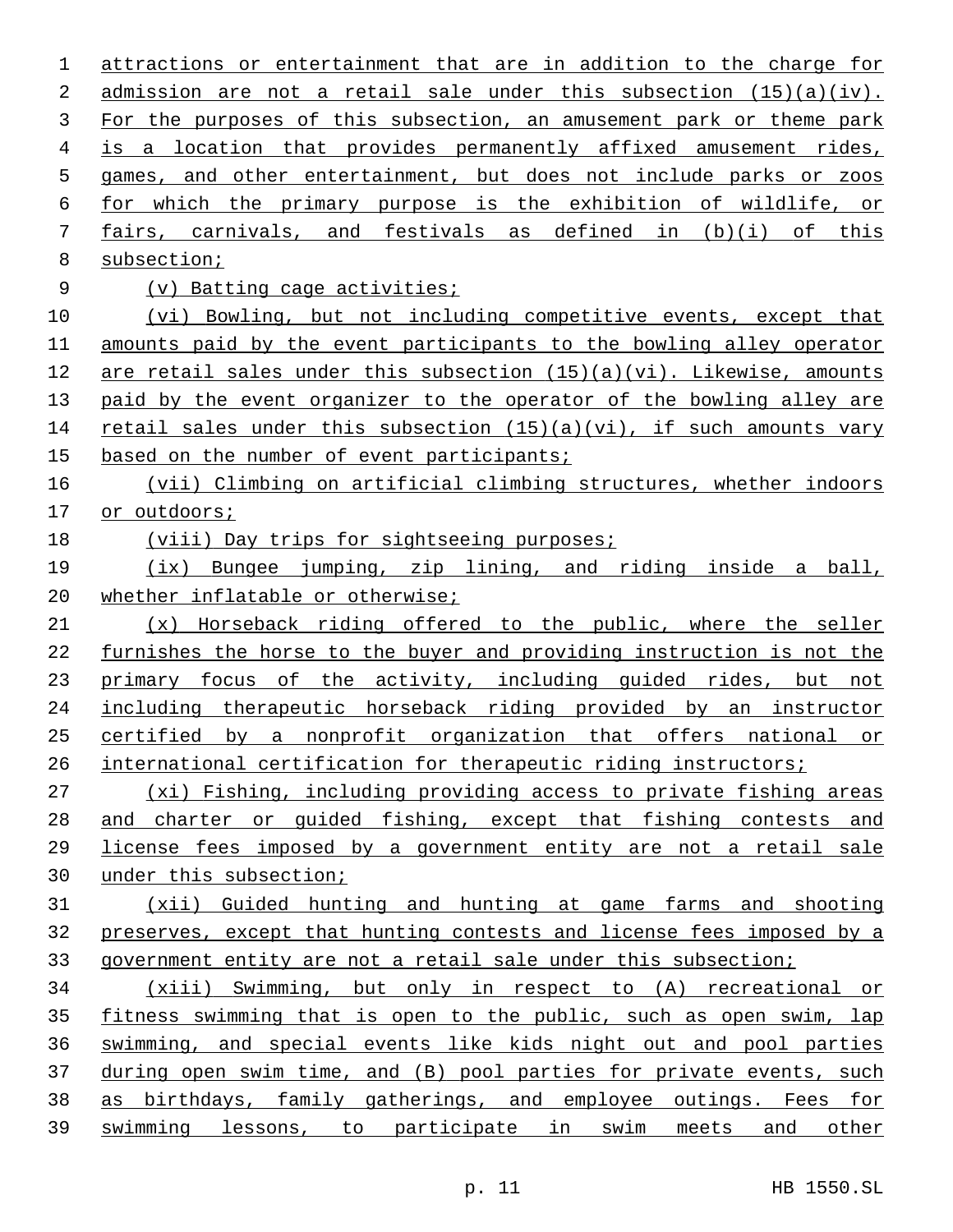competitions, or to join a swim team, club, or aquatic facility are 2 not retail sales under this subsection  $(15)(a)(xiii)$ ;

 (xiv) Go-karting, bumper cars, and other motorized activities where the seller provides the vehicle and the premises where the 5 buyer will operate the vehicle;

 (xv) Indoor or outdoor playground activities, such as inflatable bounce structures and other inflatables; mazes; trampolines; slides; ball pits; games of tag, including laser tag and soft-dart tag; and human gyroscope rides, regardless of whether such activities occur at 10 the seller's place of business, but not including playground activities provided for children by a licensed child day care center or licensed family day care provider as those terms are defined in RCW 43.215.010;

 (xvi) Shooting sports and activities, such as target shooting, skeet, trap, sporting clays, "5" stand, and archery, but only in 16 respect to discrete charges to members of the public to engage in these activities, but not including fees to enter a competitive event, instruction that is entirely or predominately classroom based, or to join or renew a membership at a club, range, or other facility; (xvii) Paintball and airsoft activities;

 (xviii) Skating, including ice skating, roller skating, and inline skating, but only in respect to discrete charges to members of the public to engage in skating activities, but not including skating lessons, competitive events, team activities, or fees to join or renew a membership at a skating facility, club, or other organization;

 (xix) Nonmotorized snow sports and activities, such as downhill and cross-country skiing, snowboarding, ski jumping, sledding, snow tubing, snowshoeing, and similar snow sports and activities, whether engaged in outdoors or in an indoor facility with or without snow, but only in respect to discrete charges to the public for the use of land or facilities to engage in nonmotorized snow sports and activities, such as fees, however labeled, for the use of ski lifts and tows and daily or season passes for access to trails or other areas where nonmotorized snow sports and activities are conducted. However, fees for the following are not retail sales under this subsection  $(15)(a)(xix):$   $(A)$  Instructional lessons;  $(B)$  permits issued by a governmental entity to park a vehicle on or access public lands; and (C) permits or leases granted by an owner of private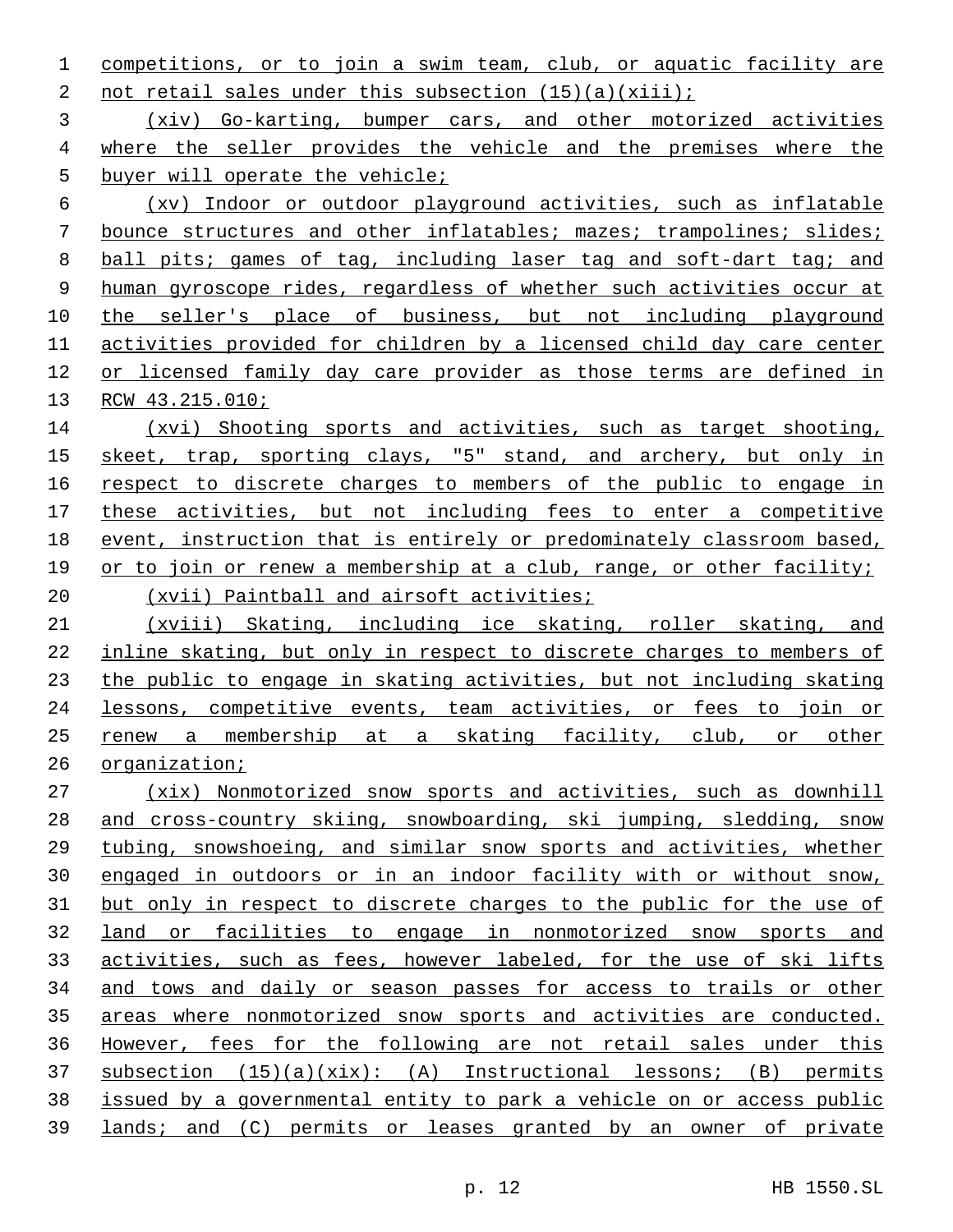| 1  | timberland for<br>recreational access to<br>areas used primarily for      |
|----|---------------------------------------------------------------------------|
| 2  | growing and harvesting timber; and                                        |
| 3  | Scuba diving; snorkeling; river<br>rafting; surfing;<br>(xx)              |
| 4  | kiteboarding; flyboarding; water slides; inflatables, such as water       |
| 5  | pillows, water trampolines, and water rollers; and similar water          |
| 6  | sports and activities.                                                    |
| 7  | (b) Notwithstanding anything to the contrary in this subsection           |
| 8  | (15), the term "sale at retail" or "retail sale" does not include         |
| 9  | charge:                                                                   |
| 10 | (i) Made for admission to, and rides or attractions at, fairs,            |
| 11 | carnivals, and festivals. For the purposes of this subsection, fairs,     |
| 12 | carnivals, and festivals are events that do not exceed twenty-one         |
| 13 | days and a majority of the amusement rides, if any, are not affixed       |
| 14 | to real property;                                                         |
| 15 | (ii) Made by an educational institution to its students and staff         |
| 16 | for activities defined as retail sales by $(a)(i)$ through $(xx)$ of this |
| 17 | subsection. However, charges made by an educational institution to        |
| 18 | its alumni or other members of the general public for these               |
| 19 | activities are a retail sale under this subsection (15). For purposes     |
| 20 | of this subsection $(15)(b)(ii)$ , "educational institution" has the      |
| 21 | same meaning as in RCW 82.04.170;                                         |
| 22 | (iii) Made by a vocational school for commercial diver training           |
| 23 | that is licensed by the workforce training and education coordinating     |
| 24 | board under chapter 28C.10 RCW; or                                        |
| 25 | (iv) Made for day camps offered by a nonprofit organization or            |
| 26 | state or local governmental entity that provide youth not older than      |
| 27 | age eighteen, or that are focused on providing individuals with           |
| 28 | disabilities or mental illness, the opportunity to participate in a       |
| 29 | variety of supervised activities.                                         |
|    |                                                                           |
| 30 | Sec. 2. RCW 82.04.060 and 2010 c 106 s 203 are each amended to            |
| 31 | read as follows:                                                          |
| 32 | "Sale at wholesale" or "wholesale sale" means:                            |
| 33 | (1) Any sale, which is not a sale at retail, of:                          |
| 34 | (a) Tangible personal property;                                           |
| 35 | (b) Services defined as a retail sale in RCW $82.04.050(2)$ (a) or        |
| 36 | (g)                                                                       |
| 37 | (c) ((Amusement or recreation services as defined)) Activities            |
| 38 | defined as a retail sale in RCW 82.04.050( $(\frac{3}{(3 + a)})$ (15);    |
| 39 | (d) Prewritten computer software;                                         |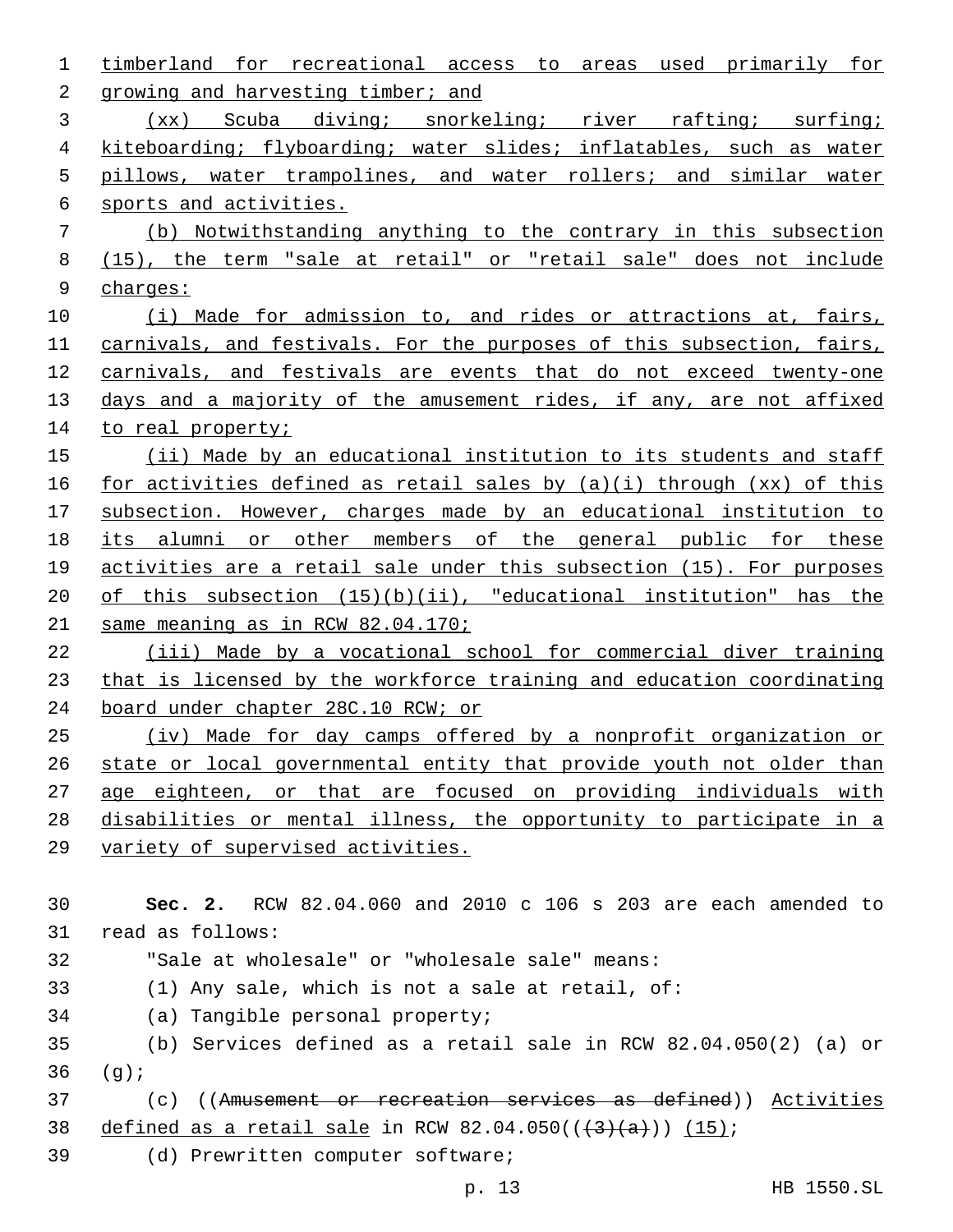- 
- (e) Services described in RCW 82.04.050(6)(b);1

(f) Extended warranties as defined in RCW 82.04.050(7);

 (g) Competitive telephone service, ancillary services, or telecommunications service as those terms are defined in RCW 5 82.04.065; or

(h) Digital goods, digital codes, or digital automated services;

 (2) Any charge made for labor and services rendered for persons who are not consumers, in respect to real or personal property, if such charge is expressly defined as a retail sale by RCW 82.04.050 when rendered to or for consumers. For the purposes of this subsection (2), "real or personal property" does not include any 12 natural products named in RCW 82.04.100; and

 (3) The sale of any service for resale, if the sale is excluded from the definition of "sale at retail" and "retail sale" in RCW  $82.04.050(14)$ .

 **Sec. 3.** RCW 82.04.190 and 2014 c 97 s 302 are each amended to 17 read as follows:

18 "Consumer" means the following:

 (1) Any person who purchases, acquires, owns, holds, or uses any article of tangible personal property irrespective of the nature of the person's business and including, among others, without limiting the scope hereof, persons who install, repair, clean, alter, improve, construct, or decorate real or personal property of or for consumers 24 other than for the purpose of:

 (a) Resale as tangible personal property in the regular course of 26 business;

 (b) Incorporating such property as an ingredient or component of real or personal property when installing, repairing, cleaning, altering, imprinting, improving, constructing, or decorating such 30 real or personal property of or for consumers;

 (c) Consuming such property in producing for sale as a new article of tangible personal property or a new substance, of which such property becomes an ingredient or component or as a chemical used in processing, when the primary purpose of such chemical is to create a chemical reaction directly through contact with an ingredient of a new article being produced for sale;

 (d) Consuming the property purchased in producing ferrosilicon which is subsequently used in producing magnesium for sale, if the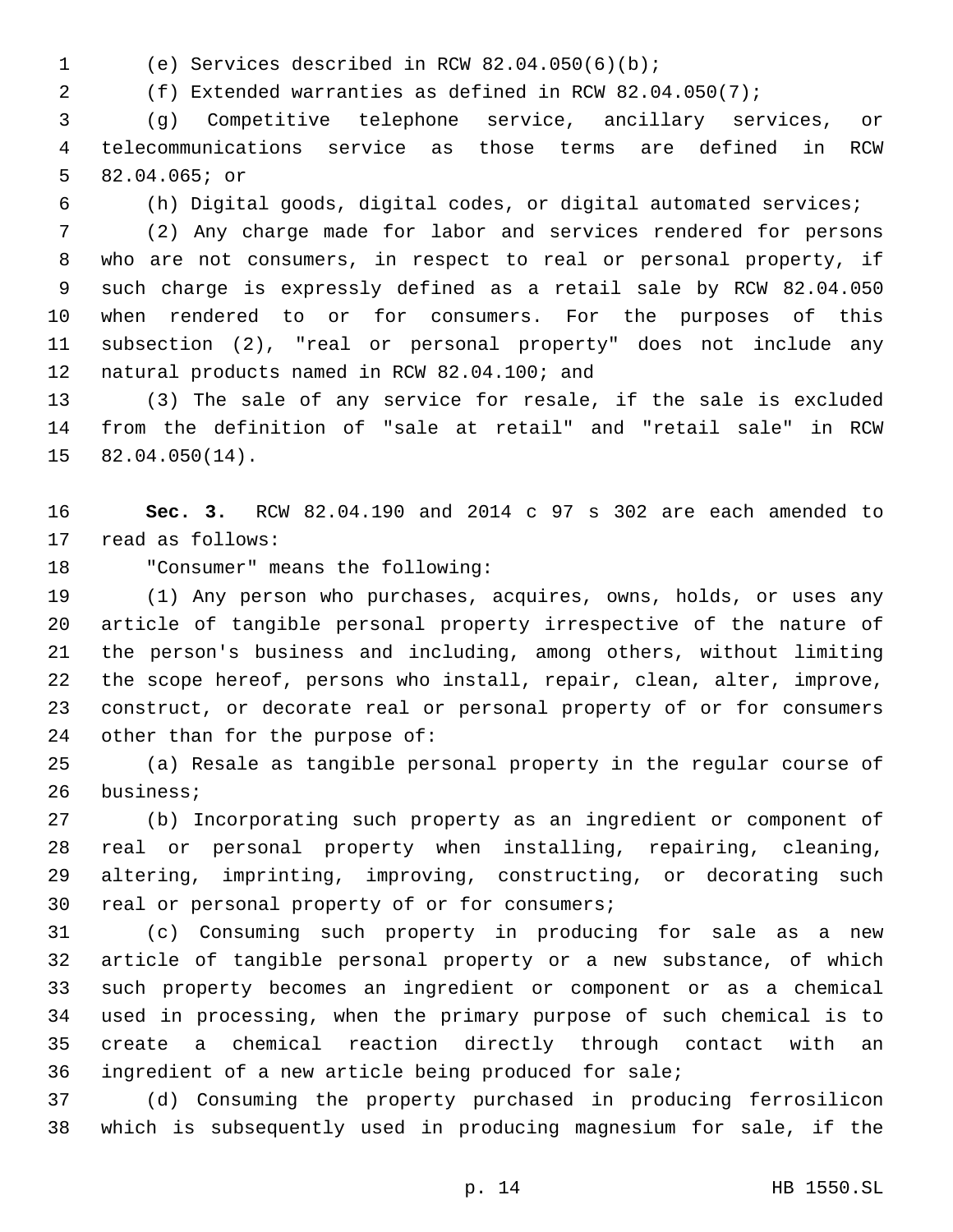primary purpose of such property is to create a chemical reaction directly through contact with an ingredient of ferrosilicon; or

 (e) Satisfying the person's obligations under an extended warranty as defined in RCW 82.04.050(7), if such tangible personal property replaces or becomes an ingredient or component of property covered by the extended warranty without intervening use by such 7 person;

 (2)(a) Any person engaged in any business activity taxable under RCW 82.04.290 or 82.04.2908; (b) any person who purchases, acquires, or uses any competitive telephone service, ancillary services, or telecommunications service as those terms are defined in RCW 12 82.04.065, other than for resale in the regular course of business; (c) any person who purchases, acquires, or uses any service defined in RCW 82.04.050(2) (a) or (g), other than for resale in the regular course of business or for the purpose of satisfying the person's obligations under an extended warranty as defined in RCW 17 82.04.050(7); (d) any person who ((purchases, acquires, or uses any amusement and recreation service defined in RCW  $82.04.050(3)(a)$ )) makes a purchase meeting the definition of "sale at retail" and "retail sale" under RCW 82.04.050(15), other than for resale in the regular course of business; (e) any person who purchases or acquires an extended warranty as defined in RCW 23 82.04.050(7) other than for resale in the regular course of business; and (f) any person who is an end user of software. For purposes of this subsection (2)(f) and RCW 82.04.050(6), a person who purchases or otherwise acquires prewritten computer software, who provides services described in RCW 82.04.050(6)(b) and who will charge consumers for the right to access and use the prewritten computer software, is not an end user of the prewritten computer software;

 (3) Any person engaged in the business of contracting for the building, repairing or improving of any street, place, road, highway, easement, right-of-way, mass public transportation terminal or parking facility, bridge, tunnel, or trestle which is owned by a municipal corporation or political subdivision of the state of Washington or by the United States and which is used or to be used primarily for foot or vehicular traffic including mass transportation vehicles of any kind as defined in RCW 82.04.280, in respect to tangible personal property when such person incorporates such property as an ingredient or component of such publicly owned street, place, road, highway, easement, right-of-way, mass public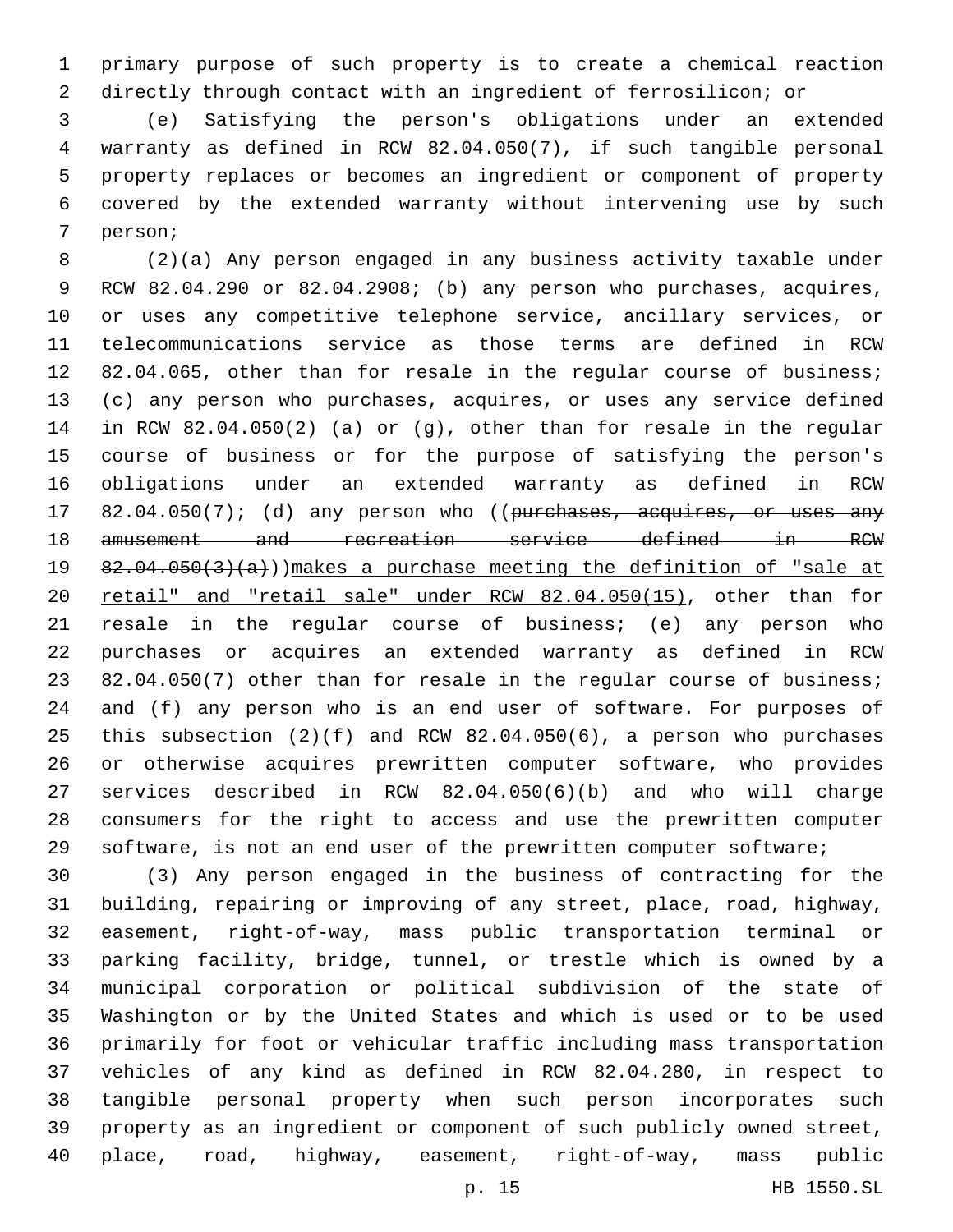transportation terminal or parking facility, bridge, tunnel, or trestle by installing, placing or spreading the property in or upon the right-of-way of such street, place, road, highway, easement, bridge, tunnel, or trestle or in or upon the site of such mass public 5 transportation terminal or parking facility;

 (4) Any person who is an owner, lessee or has the right of possession to or an easement in real property which is being constructed, repaired, decorated, improved, or otherwise altered by a person engaged in business, excluding only (a) municipal corporations or political subdivisions of the state in respect to labor and services rendered to their real property which is used or held for public road purposes, and (b) the United States, instrumentalities thereof, and county and city housing authorities created pursuant to chapter 35.82 RCW in respect to labor and services rendered to their real property. Nothing contained in this or any other subsection of 16 this definition ((shall))may be construed to modify any other 17 definition of "consumer";

 (5) Any person who is an owner, lessee, or has the right of possession to personal property which is being constructed, repaired, improved, cleaned, imprinted, or otherwise altered by a person 21 engaged in business;

 (6) Any person engaged in the business of constructing, repairing, decorating, or improving new or existing buildings or other structures under, upon, or above real property of or for the United States, any instrumentality thereof, or a county or city housing authority created pursuant to chapter 35.82 RCW, including the installing or attaching of any article of tangible personal property therein or thereto, whether or not such personal property becomes a part of the realty by virtue of installation; also, any person engaged in the business of clearing land and moving earth of or for the United States, any instrumentality thereof, or a county or city housing authority created pursuant to chapter 35.82 RCW. Any such person is a consumer within the meaning of this subsection in respect to tangible personal property incorporated into, installed in, or attached to such building or other structure by such person, except that consumer does not include any person engaged in the business of constructing, repairing, decorating, or improving new or existing buildings or other structures under, upon, or above real property of or for the United States, or any instrumentality thereof,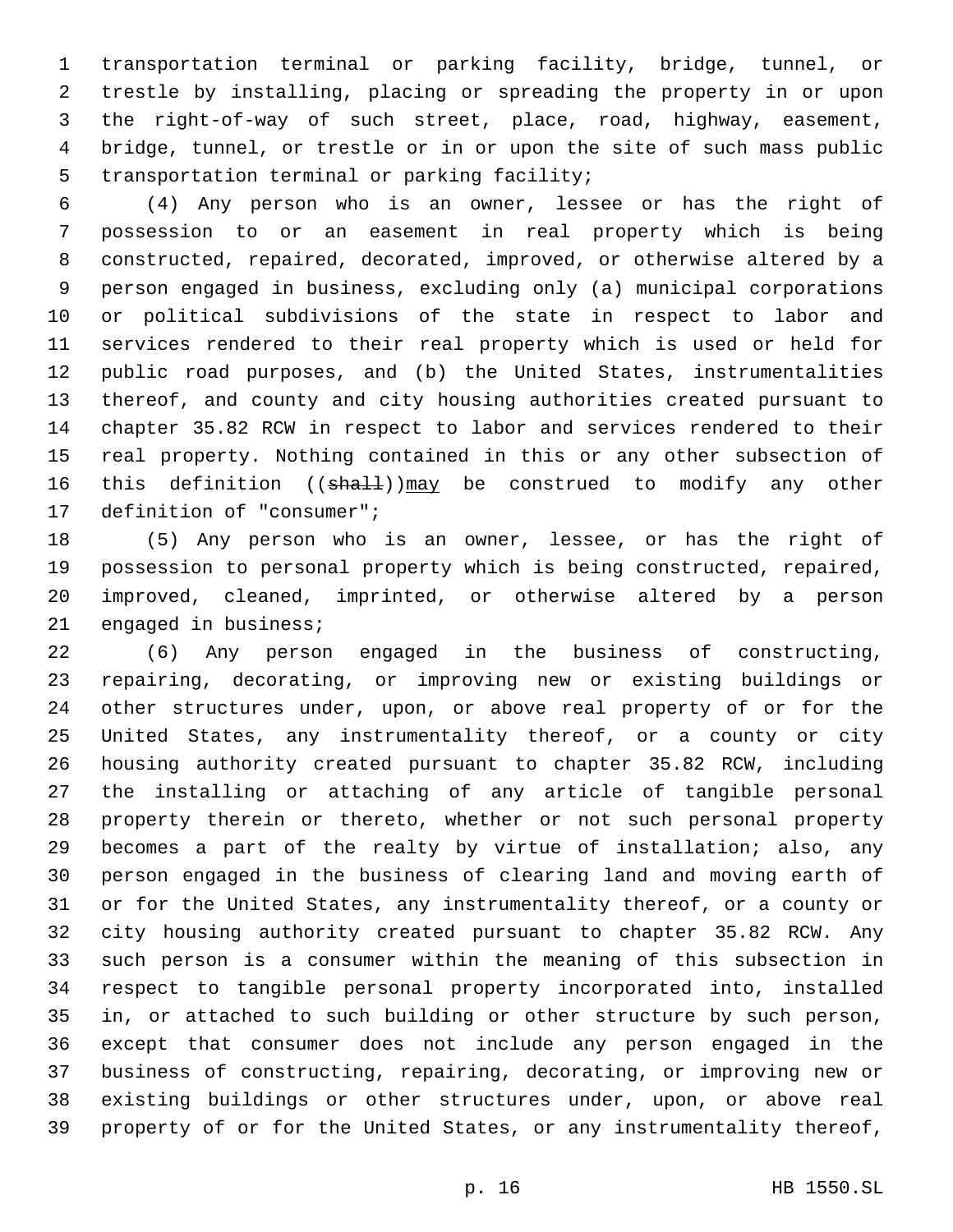if the investment project would qualify for sales and use tax deferral under chapter 82.63 RCW if undertaken by a private entity;

 (7) Any person who is a lessor of machinery and equipment, the rental of which is exempt from the tax imposed by RCW 82.08.020 under RCW 82.08.02565, with respect to the sale of or charge made for tangible personal property consumed in respect to repairing the machinery and equipment, if the tangible personal property has a useful life of less than one year. Nothing contained in this or any other subsection of this section may be construed to modify any other 10 definition of "consumer";

 (8) Any person engaged in the business of cleaning up for the United States, or its instrumentalities, radioactive waste and other by-products of weapons production and nuclear research and 14 development;

 (9) Any person who is an owner, lessee, or has the right of possession of tangible personal property that, under the terms of an extended warranty as defined in RCW 82.04.050(7), has been repaired or is replacement property, but only with respect to the sale of or charge made for the repairing of the tangible personal property or 20 the replacement property;

 (10) Any person who purchases, acquires, or uses services 22 described in RCW  $82.04.050(6)(b)$  other than:

(a) For resale in the regular course of business; or

 (b) For purposes of consuming the service described in RCW 82.04.050(6)(b) in producing for sale a new product, but only if such service becomes a component of the new product. For purposes of this subsection (10), "product" means a digital product, an article of tangible personal property, or the service described in RCW  $82.04.050(6)(b)$ ;

 (11)(a) Any end user of a digital product or digital code. "Consumer" does not include any person who is not an end user of a digital product or a digital code and purchases, acquires, owns, holds, or uses any digital product or digital code for purposes of consuming the digital product or digital code in producing for sale a new product, but only if the digital product or digital code becomes a component of the new product. A digital code becomes a component of a new product if the digital good or digital automated service acquired through the use of the digital code becomes incorporated into a new product. For purposes of this subsection, "product" has the same meaning as in subsection (10) of this section.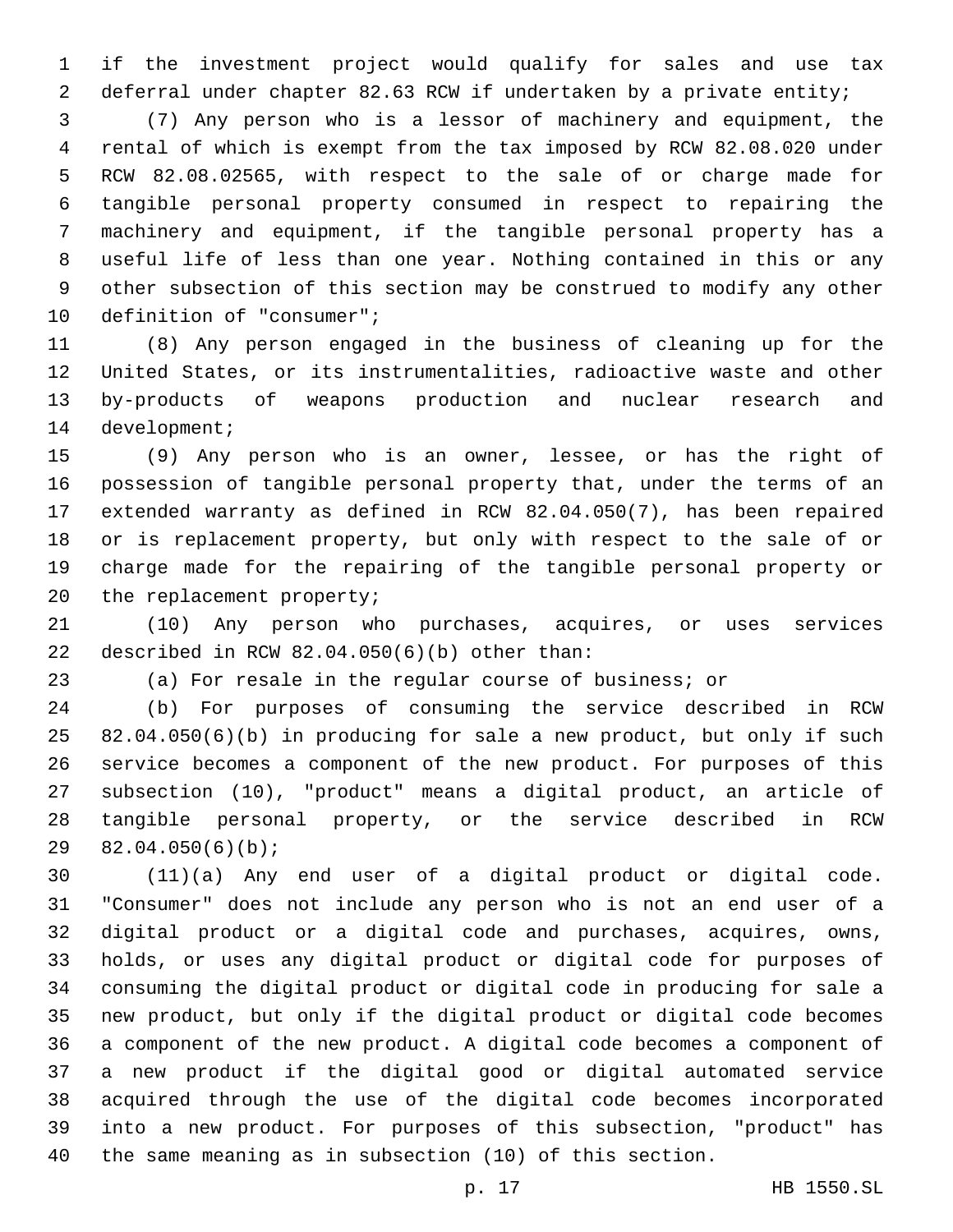(b)(i) For purposes of this subsection, "end user" means any taxpayer as defined in RCW 82.12.010 other than a taxpayer who receives by contract a digital product for further commercial broadcast, rebroadcast, transmission, retransmission, licensing, relicensing, distribution, redistribution or exhibition of the product, in whole or in part, to others. A person that purchases digital products or digital codes for the purpose of giving away such products or codes will not be considered to have engaged in the distribution or redistribution of such products or codes and will be 10 treated as an end user;

 (ii) If a purchaser of a digital code does not receive the contractual right to further redistribute, after the digital code is redeemed, the underlying digital product to which the digital code relates, then the purchaser of the digital code is an end user. If the purchaser of the digital code receives the contractual right to further redistribute, after the digital code is redeemed, the underlying digital product to which the digital code relates, then the purchaser of the digital code is not an end user. A purchaser of a digital code who has the contractual right to further redistribute the digital code is an end user if that purchaser does not have the right to further redistribute, after the digital code is redeemed, 22 the underlying digital product to which the digital code relates;

 (12) Any person who provides services described in RCW 82.04.050(9). Any such person is a consumer with respect to the purchase, acquisition, or use of the tangible personal property that the person provides along with an operator in rendering services defined as a retail sale in RCW 82.04.050(9). Any such person may also be a consumer under other provisions of this section;

 (13) Any person who purchases, acquires, owns, holds, or uses chemical sprays or washes for the purpose of postharvest treatment of fruit for the prevention of scald, fungus, mold, or decay, or who purchases feed, seed, seedlings, fertilizer, agents for enhanced pollination including insects such as bees, and spray materials, is not a consumer of such items, but only to the extent that the items:

 (a) Are used in relation to the person's participation in the federal conservation reserve program, the environmental quality incentives program, the wetlands reserve program, the wildlife habitat incentives program, or their successors administered by the 39 United States department of agriculture;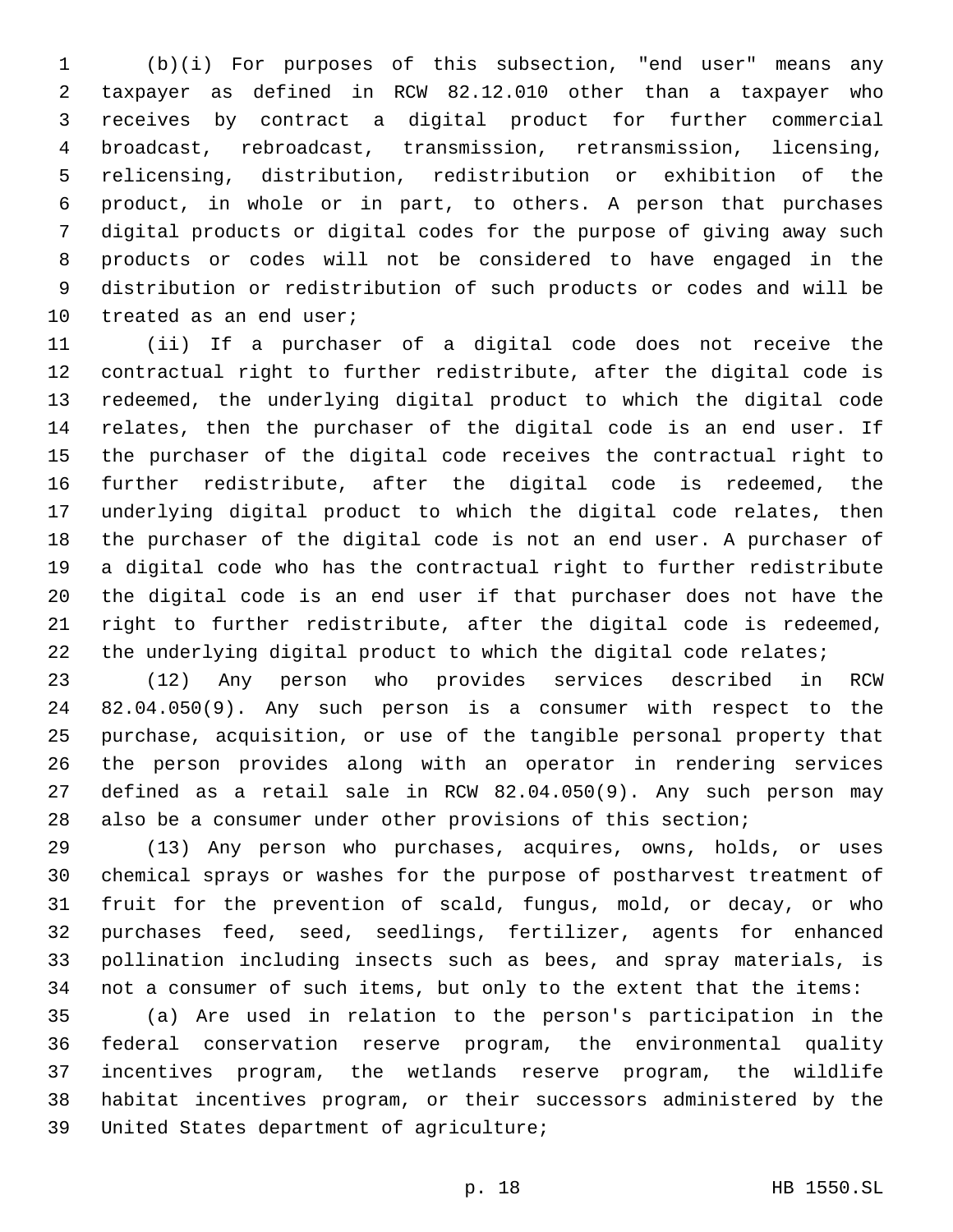(b) Are for use by a farmer for the purpose of producing for sale 2 any agricultural product; or

 (c) Are for use by a farmer to produce or improve wildlife habitat on land the farmer owns or leases while acting under cooperative habitat development or access contracts with an organization exempt from federal income tax under 26 U.S.C. Sec. 501(c)(3) of the federal internal revenue code or the Washington 8 state department of fish and wildlife; and

 (14) A regional transit authority is not a consumer with respect to labor, services, or tangible personal property purchased pursuant to agreements providing maintenance services for bus, rail, or rail fixed guideway equipment when a transit agency, as defined in RCW 13 81.104.015, performs the labor or services.

 **Sec. 4.** RCW 82.08.0291 and 2000 c 103 s 8 are each amended to 15 read as follows:

16 The tax imposed by RCW 82.08.020 ((shall)) does not apply to 17 ((the sale of amusement and recreation services, or personal services 18 specified in RCW 82.04.050(3)(g))) sales defined as a sale at retail and retail sale under RCW 82.04.050 (3)(g) or (15), by a nonprofit youth organization, as defined in RCW 82.04.4271, to members of the 21 organization; ((nor shall))and the tax does not apply to physical 22 fitness classes provided by a local government.

 **Sec. 5.** RCW 82.12.010 and 2010 c 127 s 4 are each reenacted and 24 amended to read as follows:

25 For the purposes of this chapter:

 (1) The meaning ascribed to words and phrases in chapters 82.04 and 82.08 RCW, insofar as applicable, has full force and effect with respect to taxes imposed under the provisions of this chapter. "Consumer," in addition to the meaning ascribed to it in chapters 82.04 and 82.08 RCW insofar as applicable, also means any person who distributes or displays, or causes to be distributed or displayed, any article of tangible personal property, except newspapers, the primary purpose of which is to promote the sale of products or services. With respect to property distributed to persons within this state by a consumer as defined in this subsection (1), the use of the 36 property is deemed to be by such consumer.

 (2) "Extended warranty" has the same meaning as in RCW 82.04.050(7).38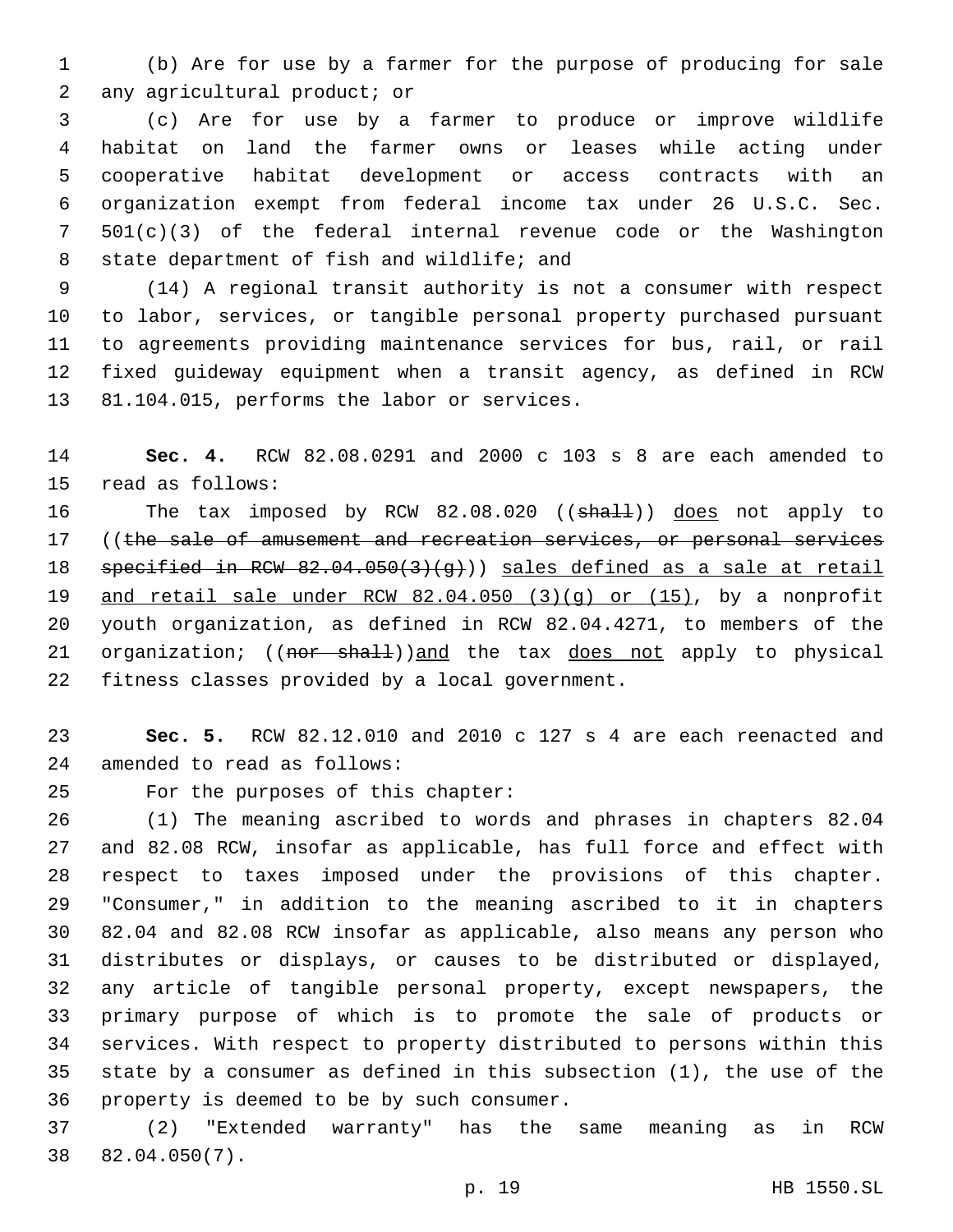(3) "Purchase price" means the same as sales price as defined in 2 RCW 82.08.010.

 (4)(a)(i) Except as provided in (a)(ii) of this subsection (4), "retailer" means every seller as defined in RCW 82.08.010 and every person engaged in the business of selling tangible personal property at retail and every person required to collect from purchasers the 7 tax imposed under this chapter.

 (ii) "Retailer" does not include a professional employer organization when a covered employee coemployed with the client under the terms of a professional employer agreement engages in activities that constitute a sale of tangible personal property, extended warranty, digital good, digital code, or a sale of any digital automated service or service defined as a retail sale in RCW 14 82.04.050 (2) (a) or  $(g)((\frac{1}{(1 + (3)(a)}))$  or  $(6)(b)$  that is subject to the tax imposed by this chapter. In such cases, the client, and not the professional employer organization, is deemed to be the retailer and is responsible for collecting and remitting the tax imposed by 18 this chapter.

 (b) For the purposes of (a) of this subsection, the terms "client," "covered employee," "professional employer agreement," and "professional employer organization" have the same meanings as in RCW 22 82.04.540.

 (5) "Taxpayer" and "purchaser" include all persons included within the meaning of the word "buyer" and the word "consumer" as 25 defined in chapters 82.04 and 82.08 RCW.

 (6) "Use," "used," "using," or "put to use" have their ordinary 27 meaning, and mean:

 (a) With respect to tangible personal property, except for natural gas and manufactured gas, the first act within this state by which the taxpayer takes or assumes dominion or control over the article of tangible personal property (as a consumer), and include installation, storage, withdrawal from storage, distribution, or any other act preparatory to subsequent actual use or consumption within this state;

 (b) With respect to a service defined in RCW 82.04.050(2)(a), the first act within this state after the service has been performed by which the taxpayer takes or assumes dominion or control over the article of tangible personal property upon which the service was performed (as a consumer), and includes installation, storage, withdrawal from storage, distribution, or any other act preparatory

p. 20 HB 1550.SL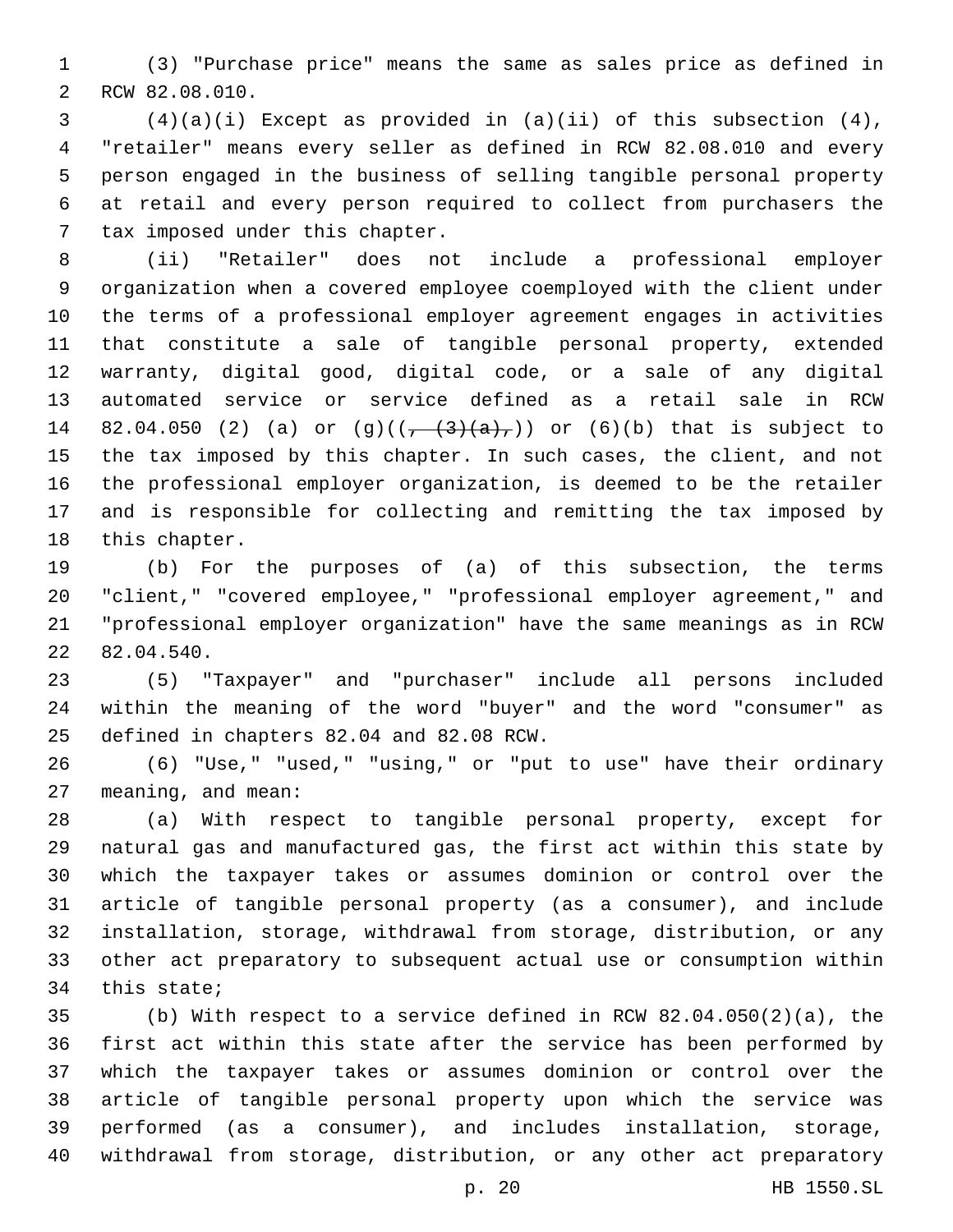to subsequent actual use or consumption of the article within this 2 state;

 (c) With respect to an extended warranty, the first act within this state after the extended warranty has been acquired by which the taxpayer takes or assumes dominion or control over the article of tangible personal property to which the extended warranty applies, and includes installation, storage, withdrawal from storage, distribution, or any other act preparatory to subsequent actual use 9 or consumption of the article within this state;

 (d) With respect to a digital good or digital code, the first act within this state by which the taxpayer, as a consumer, views, accesses, downloads, possesses, stores, opens, manipulates, or 13 otherwise uses or enjoys the digital good or digital code;

 (e) With respect to a digital automated service, the first act within this state by which the taxpayer, as a consumer, uses, enjoys, 16 or otherwise receives the benefit of the service;

 (f) With respect to a service defined as a retail sale in RCW 82.04.050(6)(b), the first act within this state by which the taxpayer, as a consumer, accesses the prewritten computer software;

 (g) With respect to a service defined as a retail sale in RCW 82.04.050(2)(g), the first act within this state after the service has been performed by which the taxpayer, as a consumer, views, accesses, downloads, possesses, stores, opens, manipulates, or otherwise uses or enjoys the digital good upon which the service was 25 performed; and

 (h) With respect to natural gas or manufactured gas, the use of which is taxable under RCW 82.12.022, including gas that is also taxable under the authority of RCW 82.14.230, the first act within this state by which the taxpayer consumes the gas by burning the gas or storing the gas in the taxpayer's own facilities for later 31 consumption by the taxpayer.

 (7)(a) "Value of the article used" is the purchase price for the article of tangible personal property, the use of which is taxable under this chapter. The term also includes, in addition to the purchase price, the amount of any tariff or duty paid with respect to the importation of the article used. In case the article used is acquired by lease or by gift or is extracted, produced, or manufactured by the person using the same or is sold under conditions wherein the purchase price does not represent the true value thereof, the value of the article used is determined as nearly as possible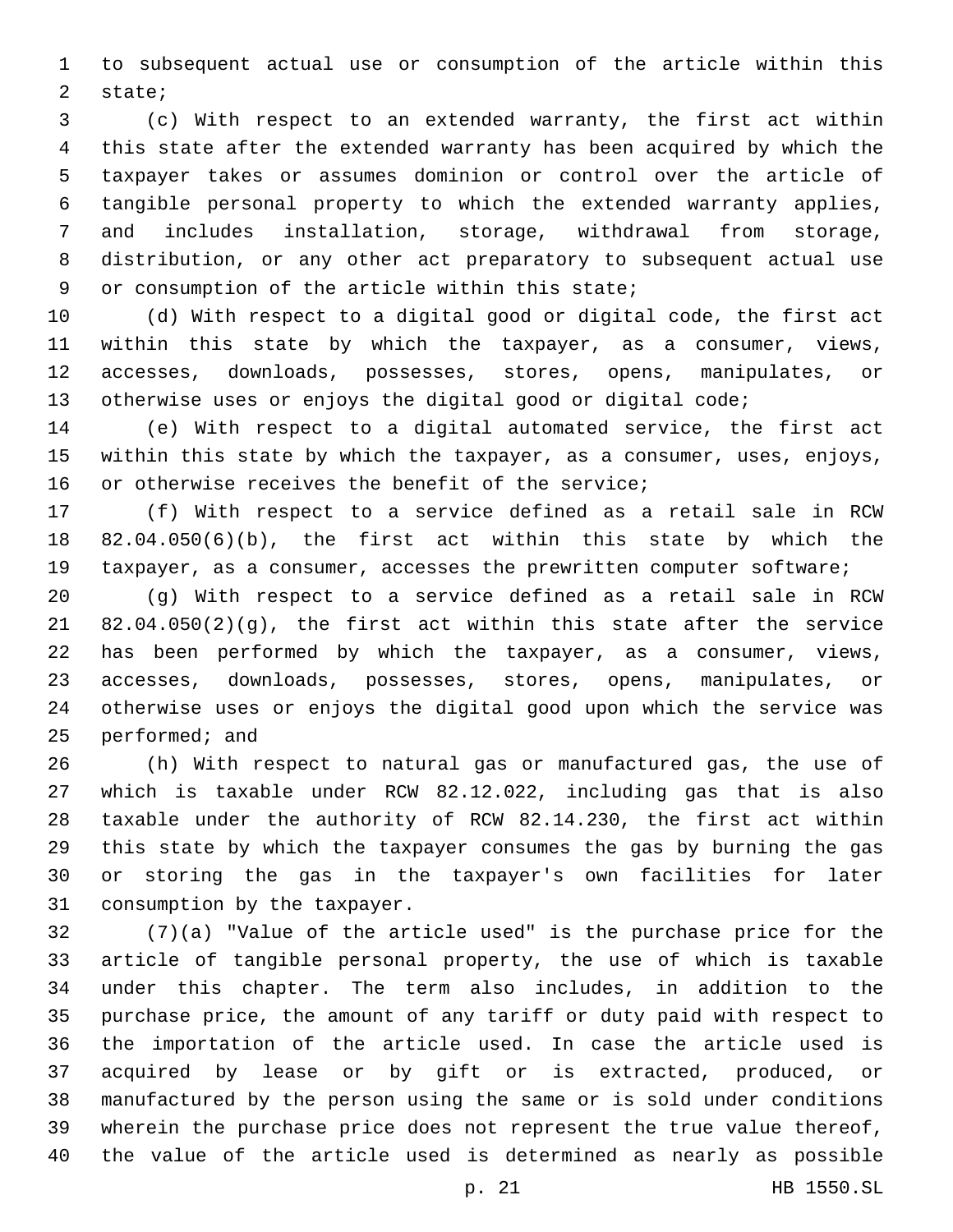according to the retail selling price at place of use of similar products of like quality and character under such rules as the 3 department may prescribe.

 (b) In case the articles used are acquired by bailment, the value of the use of the articles so used must be in an amount representing a reasonable rental for the use of the articles so bailed, determined as nearly as possible according to the value of such use at the places of use of similar products of like quality and character under such rules as the department of revenue may prescribe. In case any such articles of tangible personal property are used in respect to the construction, repairing, decorating, or improving of, and which become or are to become an ingredient or component of, new or existing buildings or other structures under, upon, or above real property of or for the United States, any instrumentality thereof, or a county or city housing authority created pursuant to chapter 35.82 RCW, including the installing or attaching of any such articles therein or thereto, whether or not such personal property becomes a part of the realty by virtue of installation, then the value of the use of such articles so used is determined according to the retail selling price of such articles, or in the absence of such a selling price, as nearly as possible according to the retail selling price at place of use of similar products of like quality and character or, in the absence of either of these selling price measures, such value may be determined upon a cost basis, in any event under such rules as the 25 department of revenue may prescribe.

 (c) In the case of articles owned by a user engaged in business outside the state which are brought into the state for no more than one hundred eighty days in any period of three hundred sixty-five consecutive days and which are temporarily used for business purposes by the person in this state, the value of the article used must be an amount representing a reasonable rental for the use of the articles, unless the person has paid tax under this chapter or chapter 82.08 RCW upon the full value of the article used, as defined in (a) of 34 this subsection.

 (d) In the case of articles manufactured or produced by the user and used in the manufacture or production of products sold or to be sold to the department of defense of the United States, the value of the articles used is determined according to the value of the 39 ingredients of such articles.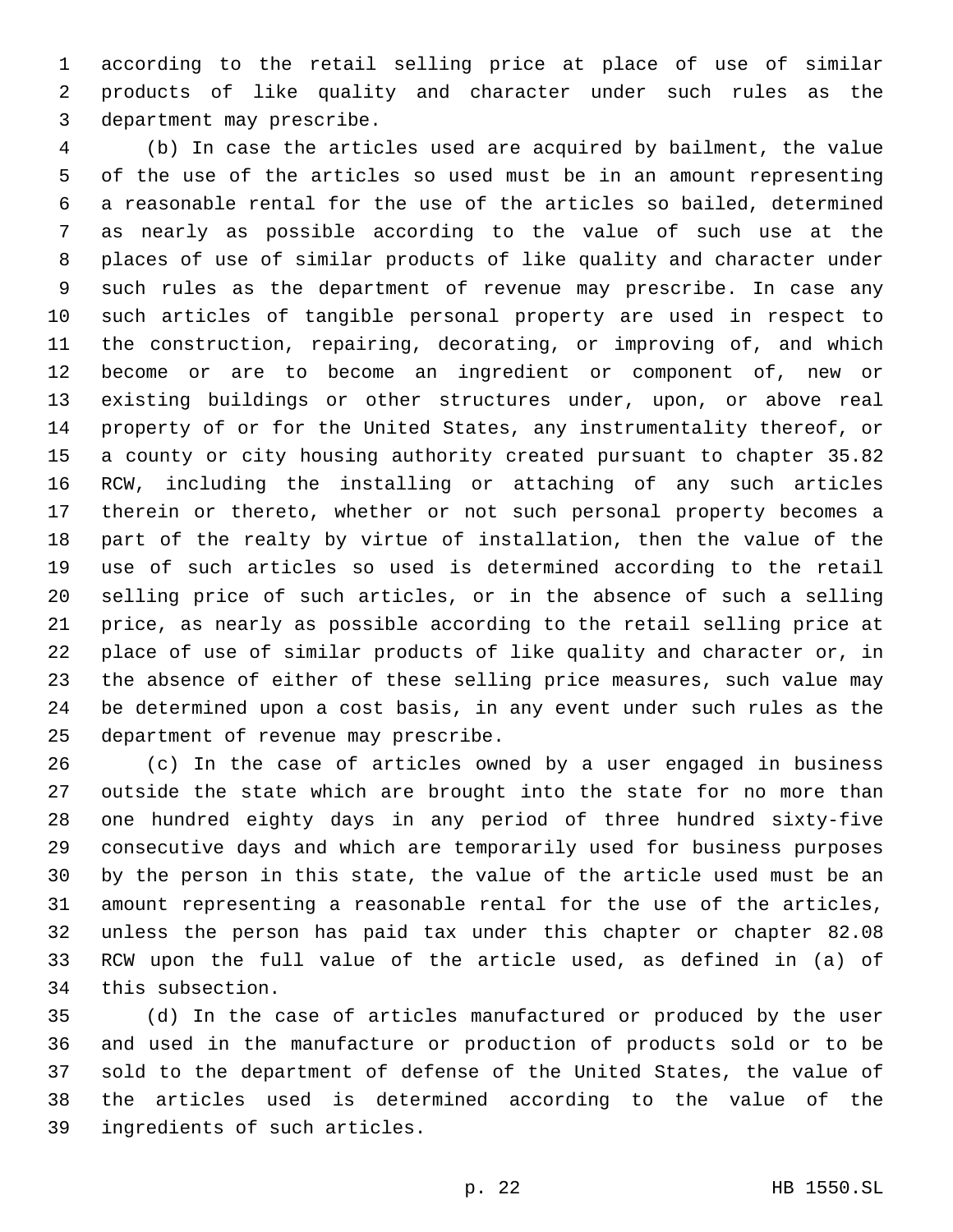(e) In the case of an article manufactured or produced for purposes of serving as a prototype for the development of a new or improved product, the value of the article used is determined by: (i) The retail selling price of such new or improved product when first offered for sale; or (ii) the value of materials incorporated into the prototype in cases in which the new or improved product is not 7 offered for sale.

 (f) In the case of an article purchased with a direct pay permit under RCW 82.32.087, the value of the article used is determined by the purchase price of such article if, but for the use of the direct pay permit, the transaction would have been subject to sales tax.

 (8) "Value of the digital good or digital code used" means the purchase price for the digital good or digital code, the use of which is taxable under this chapter. If the digital good or digital code is acquired other than by purchase, the value of the digital good or digital code must be determined as nearly as possible according to the retail selling price at place of use of similar digital goods or digital codes of like quality and character under rules the 19 department may prescribe.

 (9) "Value of the extended warranty used" means the purchase price for the extended warranty, the use of which is taxable under this chapter. If the extended warranty is received by gift or under conditions wherein the purchase price does not represent the true value of the extended warranty, the value of the extended warranty used is determined as nearly as possible according to the retail selling price at place of use of similar extended warranties of like quality and character under rules the department may prescribe.

 (10) "Value of the service used" means the purchase price for the digital automated service or other service, the use of which is taxable under this chapter. If the service is received by gift or under conditions wherein the purchase price does not represent the true value thereof, the value of the service used is determined as nearly as possible according to the retail selling price at place of use of similar services of like quality and character under rules the 35 department may prescribe.

 **Sec. 6.** RCW 82.12.020 and 2010 1st sp.s. c 23 s 206 are each 37 amended to read as follows: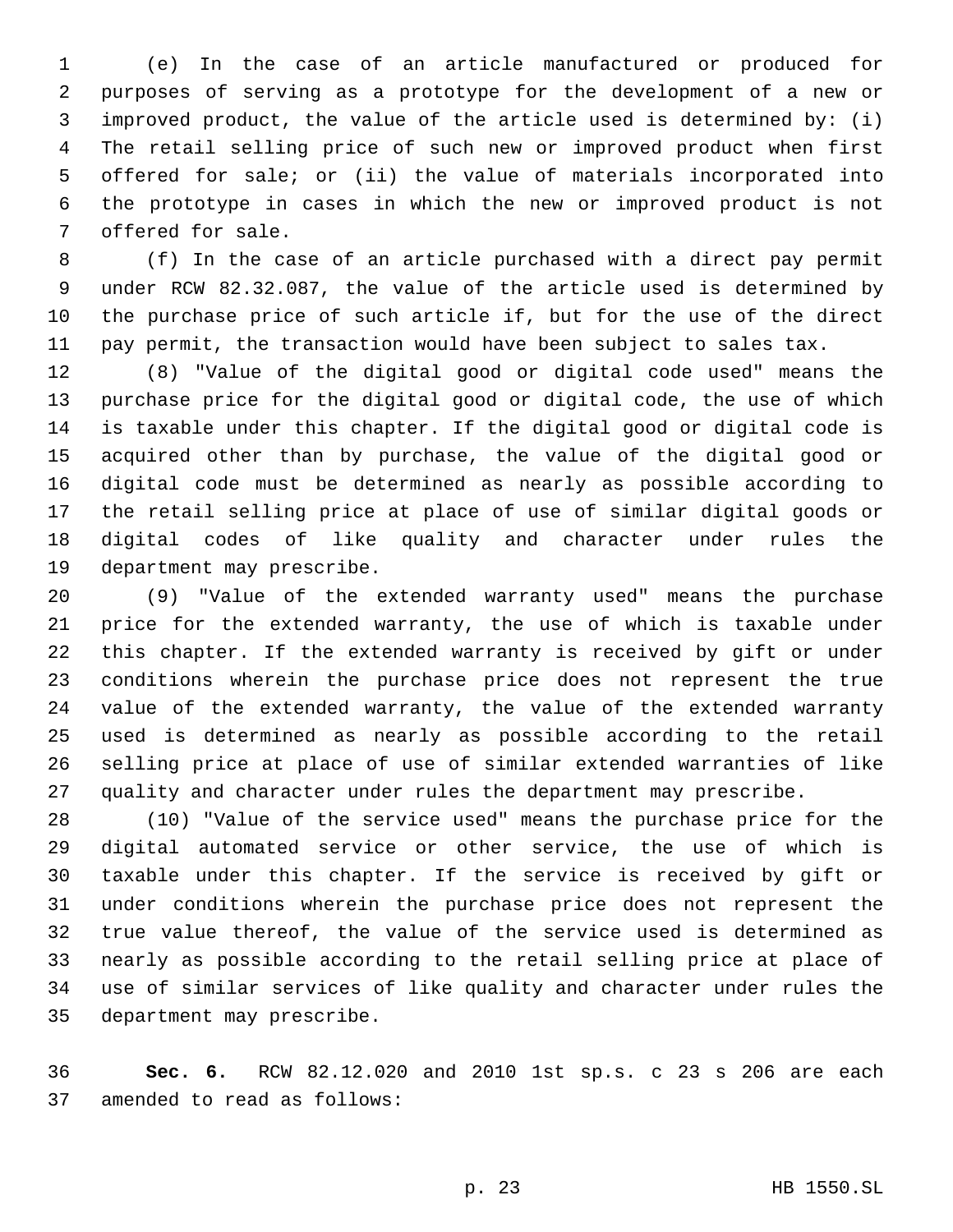(1) There is levied and collected from every person in this state a tax or excise for the privilege of using within this state as a 3 consumer any:

 (a) Article of tangible personal property acquired by the user in any manner, including tangible personal property acquired at a casual or isolated sale, and including by-products used by the manufacturer thereof, except as otherwise provided in this chapter, irrespective of whether the article or similar articles are manufactured or are 9 available for purchase within this state;

 (b) Prewritten computer software, regardless of the method of delivery, but excluding prewritten computer software that is either provided free of charge or is provided for temporary use in viewing 13 information, or both;

 (c) Services defined as a retail sale in RCW 82.04.050 (2) (a) or  $(9)((\frac{1}{2}+3)(a+))$  or  $(6)(b)$ , excluding services defined as a retail sale in RCW 82.04.050(6)(b) that are provided free of charge;

17 (d) Extended warranty; or

 (e)(i) Digital good, digital code, or digital automated service, including the use of any services provided by a seller exclusively in connection with digital goods, digital codes, or digital automated services, whether or not a separate charge is made for such services.

 (ii) With respect to the use of digital goods, digital automated services, and digital codes acquired by purchase, the tax imposed in 24 this subsection  $(1)(e)$  applies in respect to:

 (A) Sales in which the seller has granted the purchaser the right 26 of permanent use;

 (B) Sales in which the seller has granted the purchaser a right 28 of use that is less than permanent;

 (C) Sales in which the purchaser is not obligated to make 30 continued payment as a condition of the sale; and

 (D) Sales in which the purchaser is obligated to make continued 32 payment as a condition of the sale.

 (iii) With respect to digital goods, digital automated services, and digital codes acquired other than by purchase, the tax imposed in this subsection (1)(e) applies regardless of whether or not the consumer has a right of permanent use or is obligated to make 37 continued payment as a condition of use.

 (2) The provisions of this chapter do not apply in respect to the use of any article of tangible personal property, extended warranty, digital good, digital code, digital automated service, or service

p. 24 HB 1550.SL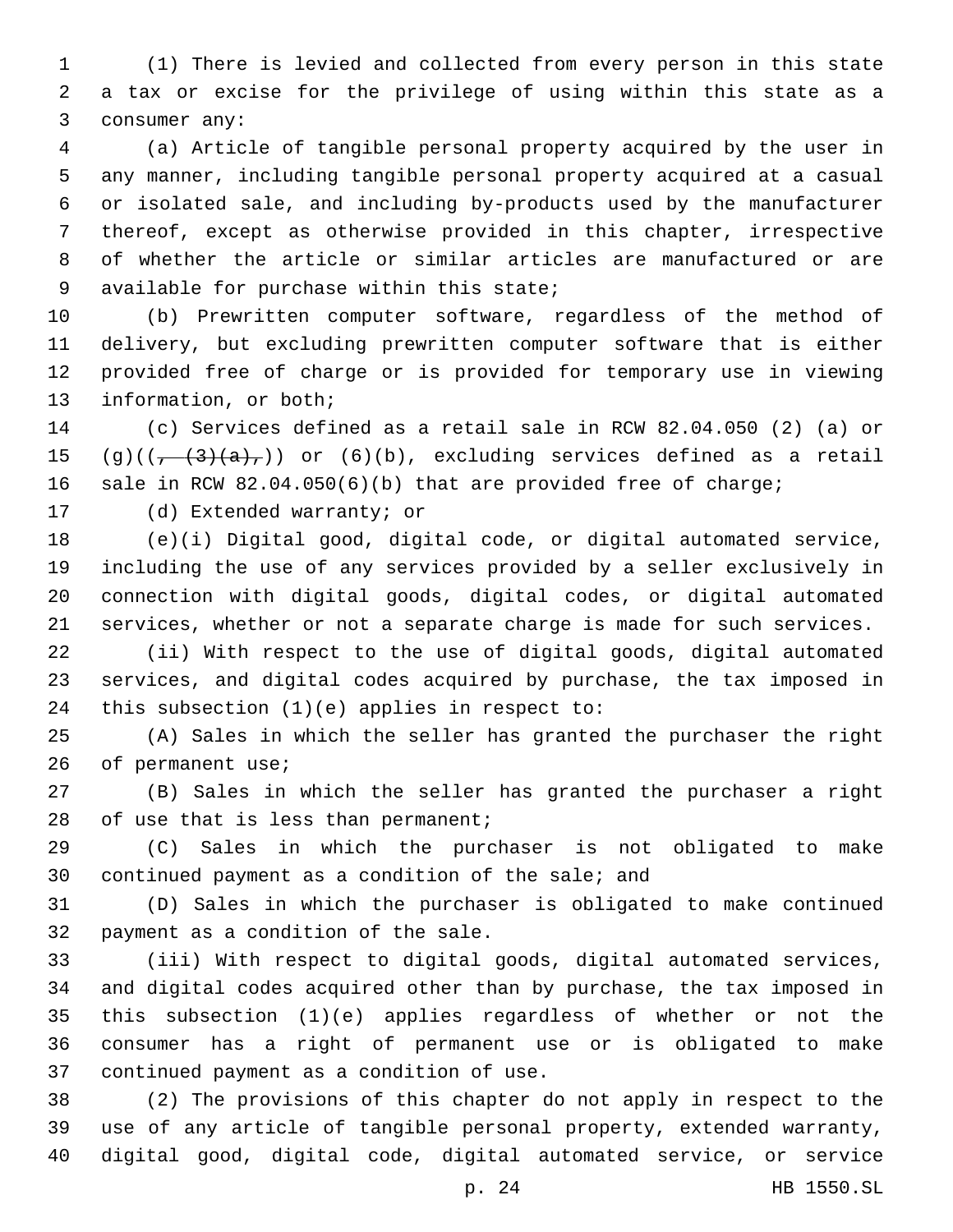1 taxable under RCW 82.04.050 (2) (a) or  $(g)((\frac{1}{(1 + (3)(a),\cdot)})$  or  $(6)(b)$ , if the sale to, or the use by, the present user or the present user's bailor or donor has already been subjected to the tax under chapter 82.08 RCW or this chapter and the tax has been paid by the present 5 user or by the present user's bailor or donor.

 (3)(a) Except as provided in this section, payment of the tax imposed by this chapter or chapter 82.08 RCW by one purchaser or user of tangible personal property, extended warranty, digital good, digital code, digital automated service, or other service does not have the effect of exempting any other purchaser or user of the same property, extended warranty, digital good, digital code, digital automated service, or other service from the taxes imposed by such 13 chapters.

(b) The tax imposed by this chapter does not apply:

 (i) If the sale to, or the use by, the present user or his or her bailor or donor has already been subjected to the tax under chapter 82.08 RCW or this chapter and the tax has been paid by the present 18 user or by his or her bailor or donor;

 (ii) In respect to the use of any article of tangible personal property acquired by bailment and the tax has once been paid based on reasonable rental as determined by RCW 82.12.060 measured by the value of the article at time of first use multiplied by the tax rate imposed by chapter 82.08 RCW or this chapter as of the time of first 24 use;

 (iii) In respect to the use of any article of tangible personal property acquired by bailment, if the property was acquired by a previous bailee from the same bailor for use in the same general activity and the original bailment was prior to June 9, 1961; or

 (iv) To the use of digital goods or digital automated services, which were obtained through the use of a digital code, if the sale of the digital code to, or the use of the digital code by, the present user or the present user's bailor or donor has already been subjected to the tax under chapter 82.08 RCW or this chapter and the tax has been paid by the present user or by the present user's bailor or 35 donor.

 (4)(a) Except as provided in (b) of this subsection (4), the tax is levied and must be collected in an amount equal to the value of the article used, value of the digital good or digital code used, value of the extended warranty used, or value of the service used by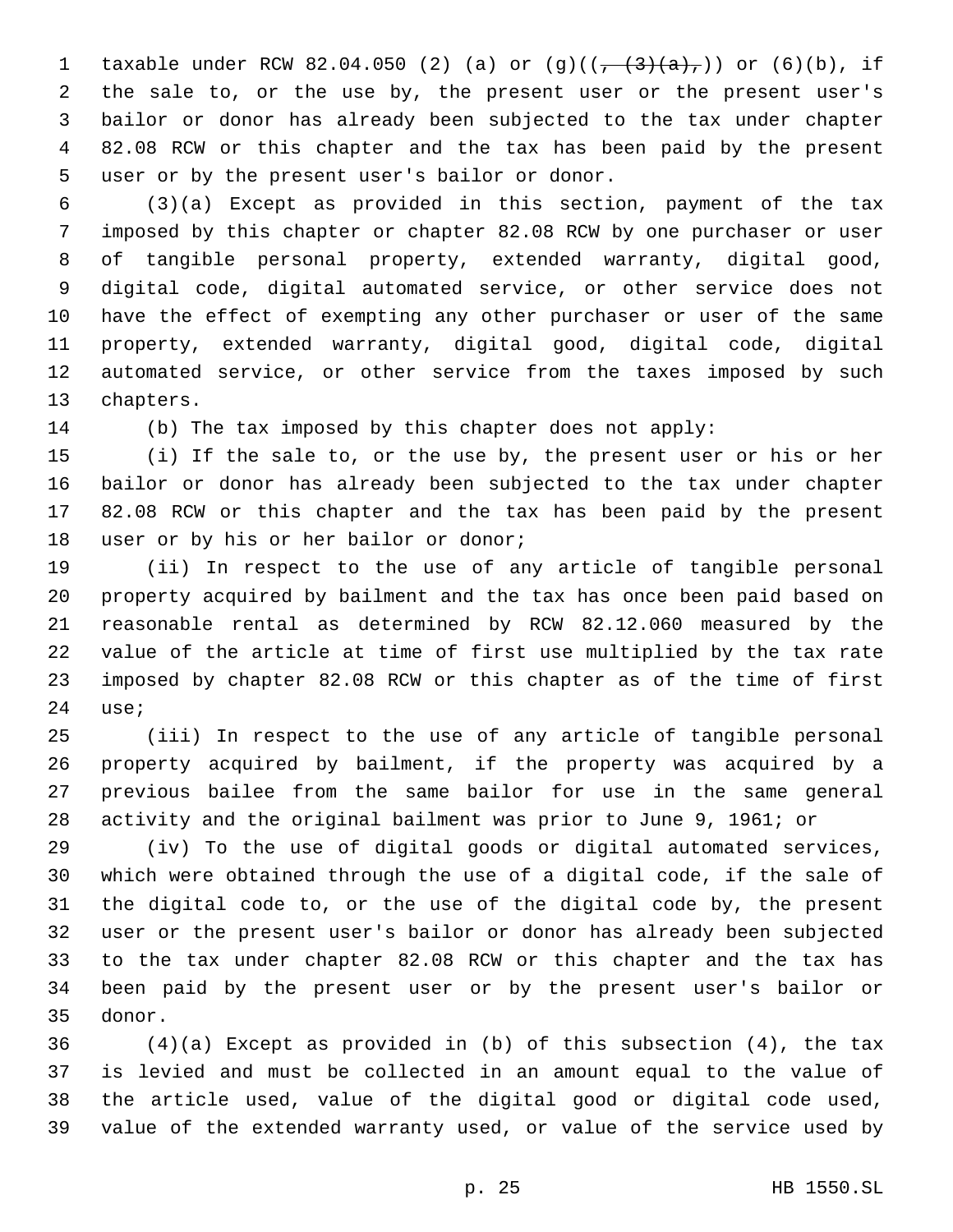the taxpayer, multiplied by the applicable rates in effect for the 2 retail sales tax under RCW 82.08.020.

 (b) In the case of a seller required to collect use tax from the purchaser, the tax must be collected in an amount equal to the purchase price multiplied by the applicable rate in effect for the retail sales tax under RCW 82.08.020.6

 (5) For purposes of the tax imposed in this section, "person" includes anyone within the definition of "buyer," "purchaser," and 9 "consumer" in RCW 82.08.010.

 **Sec. 7.** RCW 82.12.02595 and 2009 c 535 s 615 are each amended to 11 read as follows:

 (1) This chapter does not apply to the use by a nonprofit charitable organization or state or local governmental entity of personal property that has been donated to the nonprofit charitable organization or state or local governmental entity, or to the subsequent use of the property by a person to whom the property is donated or bailed in furtherance of the purpose for which the 18 property was originally donated.

 (2) This chapter does not apply to the donation of personal property without intervening use to a nonprofit charitable organization, or to the incorporation of tangible personal property without intervening use into real or personal property of or for a nonprofit charitable organization in the course of installing, repairing, cleaning, altering, imprinting, improving, constructing, or decorating the real or personal property for no charge.

 (3) This chapter does not apply to the use by a nonprofit charitable organization of labor and services rendered in respect to installing, repairing, cleaning, altering, imprinting, or improving personal property provided to the charitable organization at no 30 charge, or to the donation of such services.

 (((4) This chapter does not apply to the donation of amusement and recreation services without intervening use to a nonprofit organization or state or local governmental entity, to the use by a nonprofit organization or state or local governmental entity of amusement and recreation services, or to the subsequent use of the services by a person to whom the services are donated or bailed in furtherance of the purpose for which the services were originally donated. As used in this subsection, "amusement and recreation 39 services" has the meaning in RCW  $82.04.050(3)(a)$ .)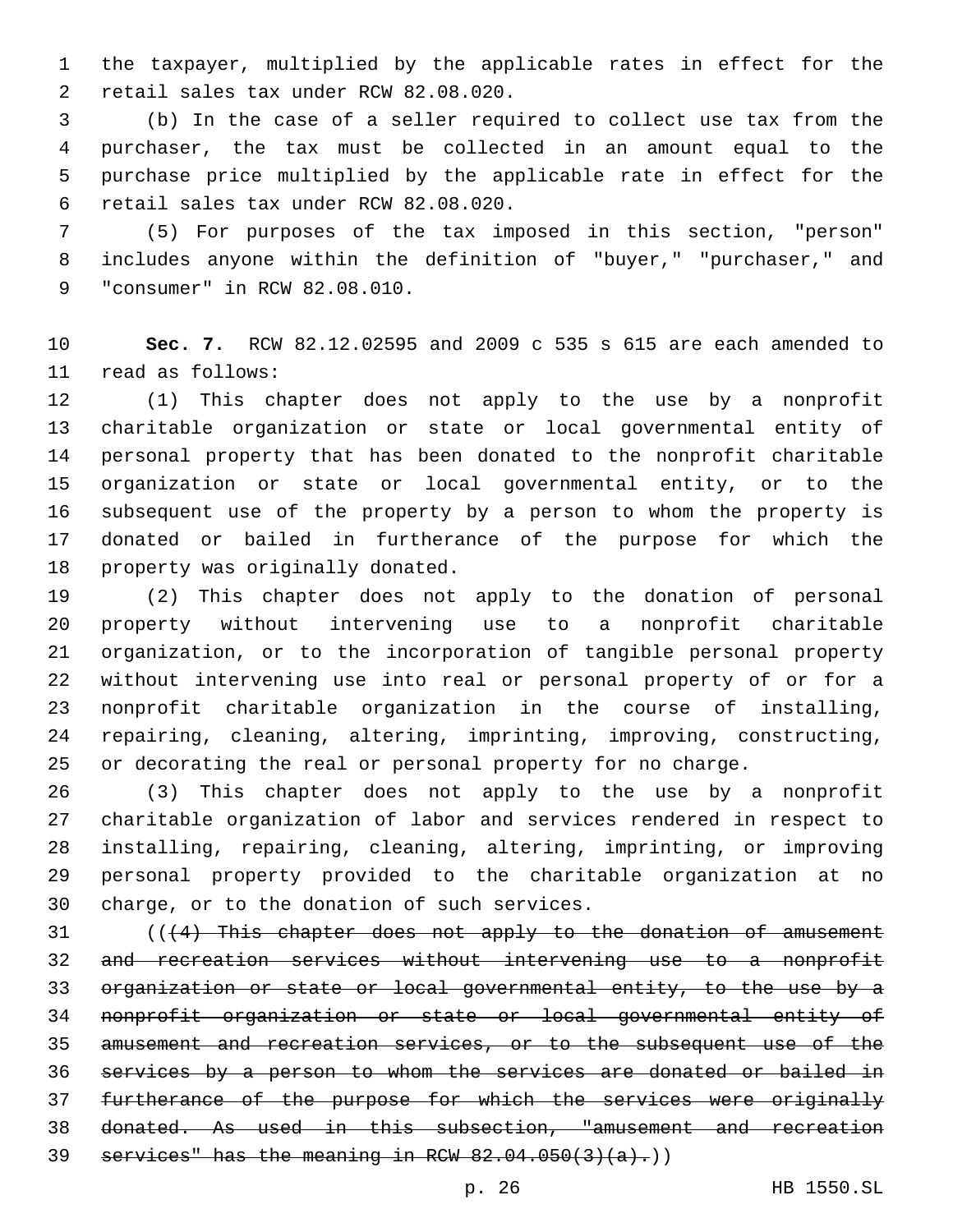**Sec. 8.** RCW 82.12.035 and 2009 c 535 s 1107 are each amended to 2 read as follows:

 A credit is allowed against the taxes imposed by this chapter upon the use in this state of tangible personal property, extended warranty, digital good, digital code, digital automated service, or 6 services defined as a retail sale in RCW 82.04.050 (2) (a) or (g)( $(\tau$   $(3)(a),$ ) or (6)(b), in the amount that the present user thereof or his or her bailor or donor has paid a legally imposed retail sales or use tax with respect to such property, extended warranty, digital good, digital code, digital automated service, or service defined as 11 a retail sale in RCW 82.04.050 (2) (a) or  $(g)((\frac{1}{(1 + (3)(a), 1)})$  or  $(6)(b)$  to any other state, possession, territory, or commonwealth of the United States, any political subdivision thereof, the District of Columbia, and any foreign country or political subdivision thereof.

 **Sec. 9.** RCW 82.12.040 and 2015 c 1 s 11 (Initiative Measure No. 16 594) are each amended to read as follows:

 (1) Every person who maintains in this state a place of business or a stock of goods, or engages in business activities within this 19 state, ((shall))must obtain from the department a certificate of 20 registration, and ((shall))must, at the time of making sales of tangible personal property, digital goods, digital codes, digital automated services, extended warranties, or sales of any service 23 defined as a retail sale in RCW 82.04.050 (2) (a) or  $(g)((\frac{1}{(1 + (3)(a))})$  or (6)(b), or making transfers of either possession or title, or both, of tangible personal property for use in this state, collect from the purchasers or transferees the tax imposed under this chapter. The tax to be collected under this section must be in an amount equal to the purchase price multiplied by the rate in effect for the retail sales tax under RCW 82.08.020. For the purposes of this chapter, the phrase "maintains in this state a place of 31 business" ((shall)) includes the solicitation of sales and/or taking of orders by sales agents or traveling representatives. For the purposes of this chapter, "engages in business activity within this state" includes every activity which is sufficient under the Constitution of the United States for this state to require collection of tax under this chapter. The department must in rules specify activities which constitute engaging in business activity within this state, and must keep the rules current with future court interpretations of the Constitution of the United States.

p. 27 HB 1550.SL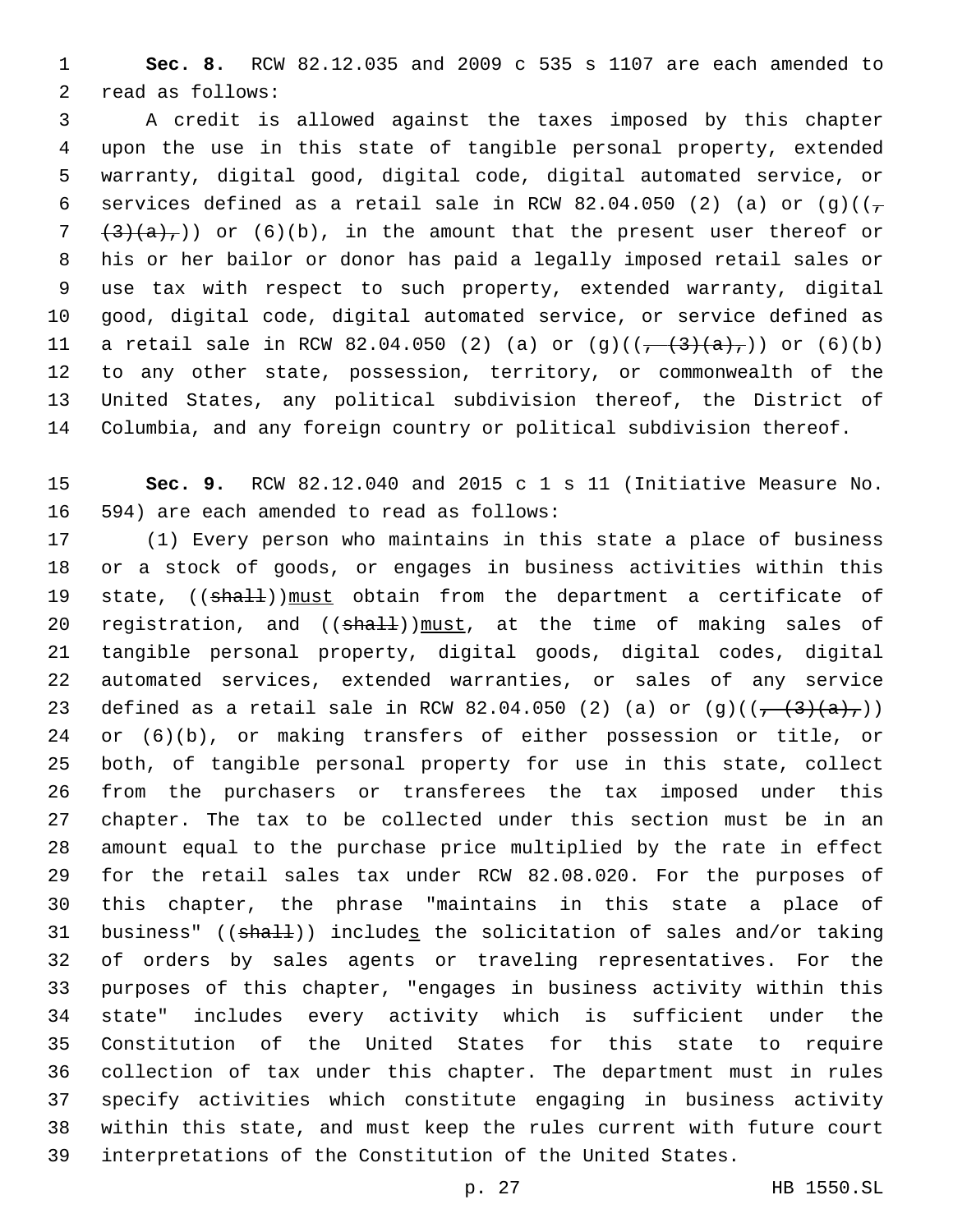(2) Every person who engages in this state in the business of acting as an independent selling agent for persons who do not hold a valid certificate of registration, and who receives compensation by reason of sales of tangible personal property, digital goods, digital codes, digital automated services, extended warranties, or sales of any service defined as a retail sale in RCW 82.04.050 (2) (a) or (g)  $((, (3)(a),))$  or  $(6)(b)$ , of his or her principals for use in this state, must, at the time such sales are made, collect from the purchasers the tax imposed on the purchase price under this chapter, and for that purpose is deemed a retailer as defined in this chapter.

 (3) The tax required to be collected by this chapter is deemed to be held in trust by the retailer until paid to the department, and any retailer who appropriates or converts the tax collected to the retailer's own use or to any use other than the payment of the tax provided herein to the extent that the money required to be collected is not available for payment on the due date as prescribed is guilty of a misdemeanor. In case any seller fails to collect the tax herein imposed or having collected the tax, fails to pay the same to the department in the manner prescribed, whether such failure is the result of the seller's own acts or the result of acts or conditions beyond the seller's control, the seller is nevertheless personally liable to the state for the amount of such tax, unless the seller has taken from the buyer a copy of a direct pay permit issued under RCW 24 82.32.087.

 (4) Any retailer who refunds, remits, or rebates to a purchaser, or transferee, either directly or indirectly, and by whatever means, all or any part of the tax levied by this chapter is guilty of a 28 misdemeanor.

 (5) Notwithstanding subsections (1) through (4) of this section, any person making sales is not obligated to collect the tax imposed 31 by this chapter if:

 (a) The person's activities in this state, whether conducted directly or through another person, are limited to:

(i) The storage, dissemination, or display of advertising;

35 (ii) The taking of orders; or

36 (iii) The processing of payments; and

 (b) The activities are conducted electronically via a web site on a server or other computer equipment located in Washington that is not owned or operated by the person making sales into this state nor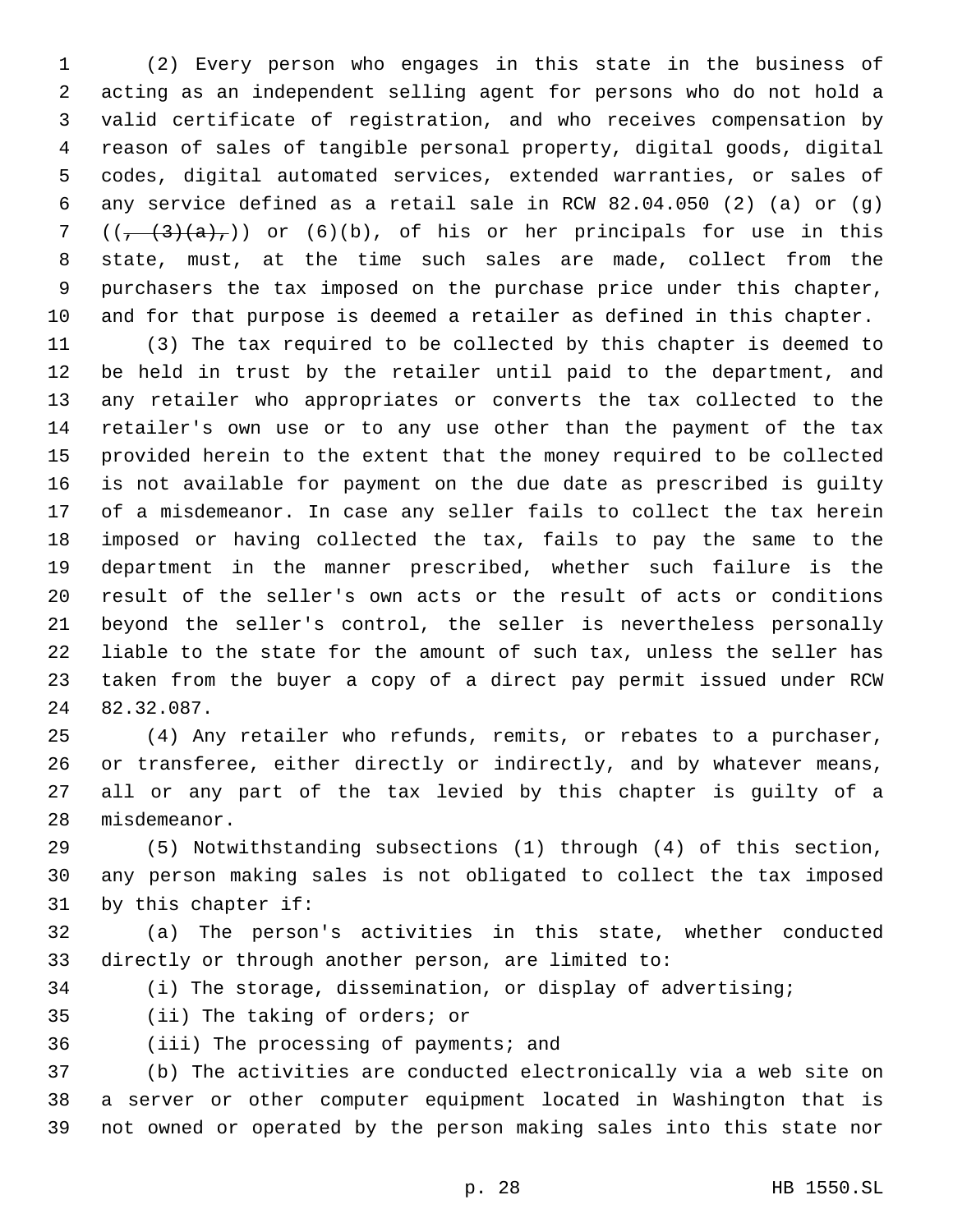owned or operated by an affiliated person. "Affiliated persons" has 2 the same meaning as provided in RCW 82.04.424.

 (6) Subsection (5) of this section expires when: (a) The United States congress grants individual states the authority to impose sales and use tax collection duties on remote sellers; or (b) it is determined by a court of competent jurisdiction, in a judgment not subject to review, that a state can impose sales and use tax 8 collection duties on remote sellers.

 (7) Notwithstanding subsections (1) through (4) of this section, any person making sales is not obligated to collect the tax imposed by this chapter if the person would have been obligated to collect retail sales tax on the sale absent a specific exemption provided in chapter 82.08 RCW, and there is no corresponding use tax exemption in this chapter. Nothing in this subsection (7) may be construed as relieving purchasers from liability for reporting and remitting the tax due under this chapter directly to the department.

 (8) Notwithstanding subsections (1) through (4) of this section, any person making sales is not obligated to collect the tax imposed by this chapter if the state is prohibited under the Constitution or laws of the United States from requiring the person to collect the 21 tax imposed by this chapter.

 (9) Notwithstanding subsections (1) through (4) of this section, any licensed dealer facilitating a firearm sale or transfer between two unlicensed persons by conducting background checks under chapter 9.41 RCW is not obligated to collect the tax imposed by this chapter.

 **Sec. 10.** RCW 82.12.860 and 2009 c 535 s 621 are each amended to 27 read as follows:

 (1) This chapter does not apply to state credit unions with respect to the use of any article of tangible personal property, digital good, digital code, digital automated service, service 31 defined as a retail sale in RCW 82.04.050 (2) (a) or  $(g)((\frac{1}{(1 + (3)(a))})$  or (6)(b), or extended warranty, acquired from a federal credit union, foreign credit union, or out-of-state credit union as a result 34 of a merger or conversion.

 (2) For purposes of this section, the following definitions 36 apply:

 (a) "Federal credit union" means a credit union organized and 38 operating under the laws of the United States.

p. 29 HB 1550.SL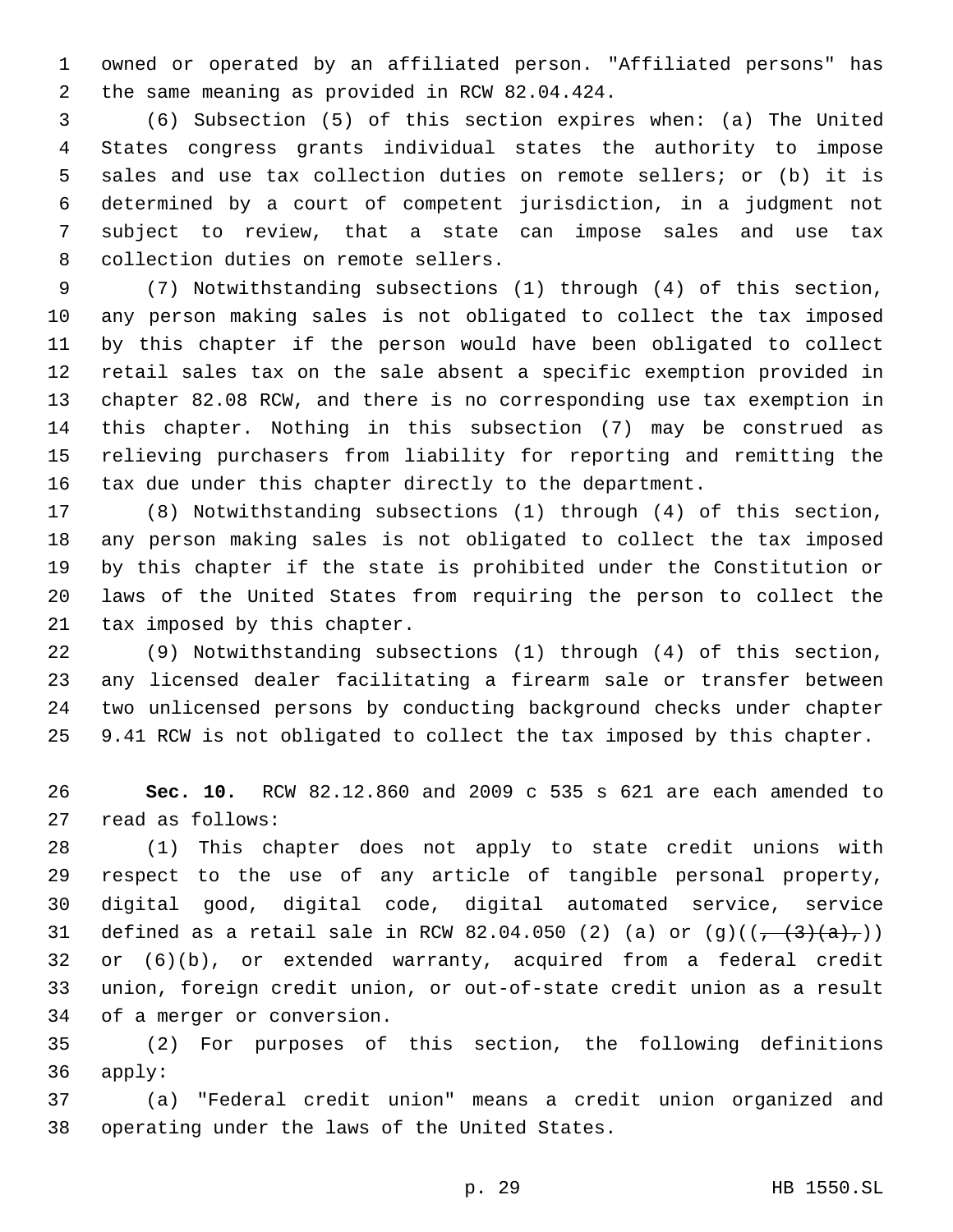(b) "Foreign credit union" means a credit union organized and operating under the laws of another country or other foreign 3 jurisdiction.

 (c) "Out-of-state credit union" means a credit union organized and operating under the laws of another state or United States 6 territory or possession.

 (d) "State credit union" means a credit union organized and 8 operating under the laws of this state.

 **Sec. 11.** RCW 82.32.087 and 2010 c 112 s 10 are each amended to 10 read as follows:

 (1) The director may grant a direct pay permit to a taxpayer who demonstrates, to the satisfaction of the director, that the taxpayer meets the requirements of this section. The direct pay permit allows the taxpayer to accrue and remit directly to the department use tax on the acquisition of tangible personal property or sales tax on the sale of or charges made for labor and/or services, in accordance with all of the applicable provisions of this title. Any taxpayer that 18 uses a direct pay permit ((shall)) must remit state and local sales or use tax directly to the department. The agreement by the purchaser to remit tax directly to the department, rather than pay sales or use tax to the seller, relieves the seller of the obligation to collect sales or use tax and requires the buyer to pay use tax on the tangible personal property and sales tax on the sale of or charges 24 made for labor and/or services.

 (2)(a) A taxpayer may apply for a permit under this section if: (i) The taxpayer's cumulative tax liability is reasonably expected to be two hundred forty thousand dollars or more in the current calendar year; or (ii) the taxpayer makes purchases subject to the taxes imposed under chapter 82.08 or 82.12 RCW in excess of ten million dollars per calendar year. For the purposes of this section, "tax liability" means the amount required to be remitted to the department for taxes administered under this chapter, except for the taxes imposed or authorized by chapters 82.14A, 82.14B, 82.24, 82.27, 34 82.29A, and 84.33 RCW.

 (b) Application for a permit must be made in writing to the director in a form and manner prescribed by the department. A taxpayer who transacts business in two or more locations may submit 38 one application to cover the multiple locations.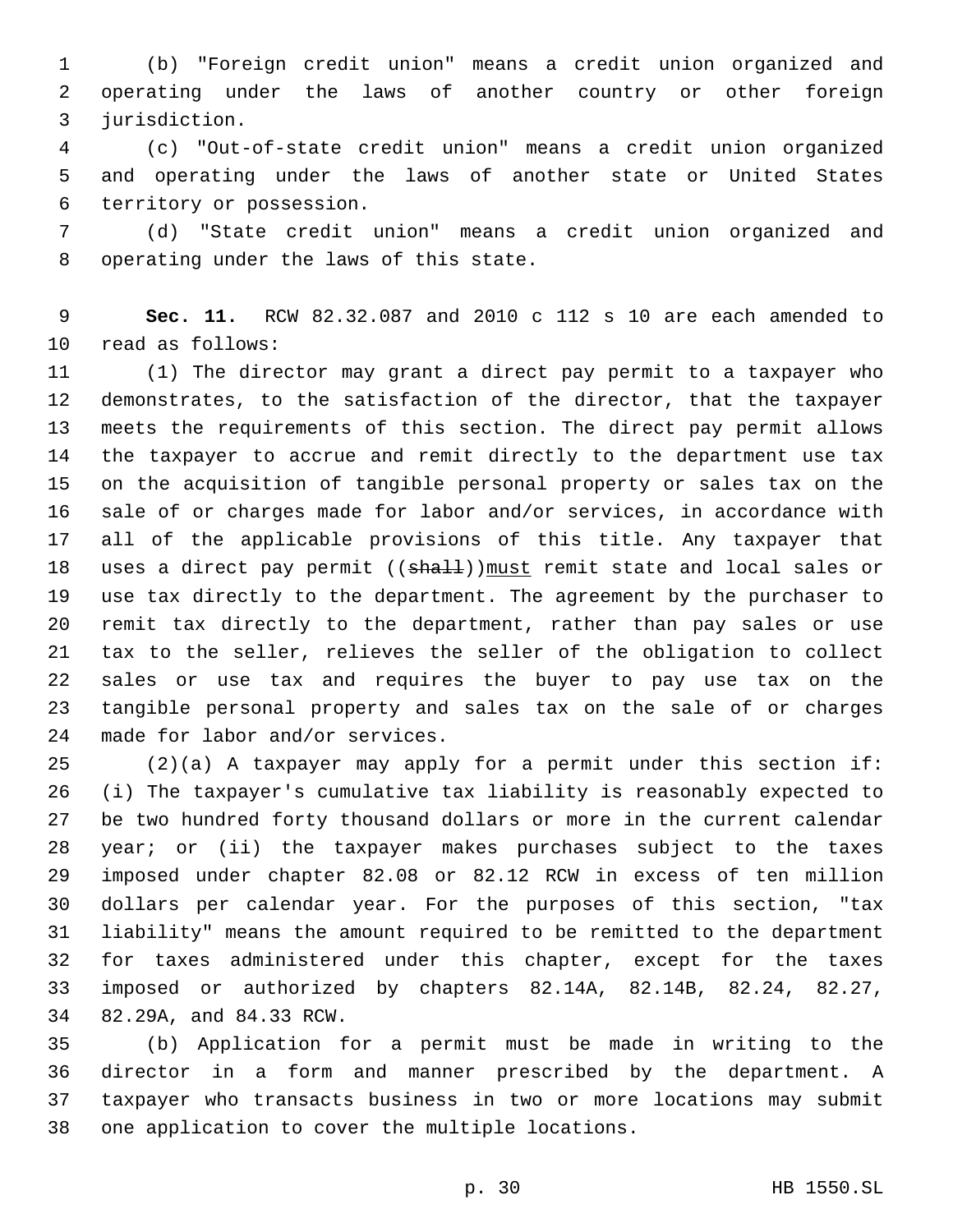(c) The director must review a direct pay permit application in a 2 timely manner and ((shall)) must notify the applicant, in writing, of the approval or denial of the application. The department must approve or deny an application based on the applicant's ability to comply with local government use tax coding capabilities and responsibilities; requirements for vendor notification; recordkeeping obligations; electronic data capabilities; and tax reporting procedures. Additionally, an application may be denied if the director determines that denial would be in the best interest of collecting taxes due under this title. The department must provide a direct pay permit to an approved applicant with the notice of 12 approval. The direct pay permit ((shall)) must clearly state that the holder is solely responsible for the accrual and payment of the tax imposed under chapters 82.08 and 82.12 RCW and that the seller is relieved of liability to collect tax imposed under chapters 82.08 and 82.12 RCW on all sales to the direct pay permit holder. The taxpayer may petition the director for reconsideration of a denial.

 (d) A taxpayer who uses a direct pay permit must continue to maintain records that are necessary to a determination of the tax liability in accordance with this title. A direct pay permit is not transferable and the use of a direct pay permit may not be assigned 22 to a third party.

 (3) Taxes for which the direct pay permit is used are due and payable on the tax return for the reporting period in which the taxpayer (a) receives the tangible personal property purchased or in which the labor and/or services are performed or (b) receives an invoice for such property or such labor and/or services, whichever 28 period is earlier.

 (4) The holder of a direct pay permit must furnish a copy of the direct pay permit to each vendor with whom the taxpayer has opted to use a direct pay permit. Sellers who make sales upon which the sales or use tax is not collected by reason of the provisions of this section, in addition to existing requirements under this title, must maintain a copy of the direct pay permit and any such records or 35 information as the department may specify.

 (5) A direct pay permit is subject to revocation by the director at any time the department determines that the taxpayer has violated any provision of this section or that revocation would be in the best interests of collecting the taxes due under this title. The notice of revocation must be in writing and is effective either as of the end

p. 31 HB 1550.SL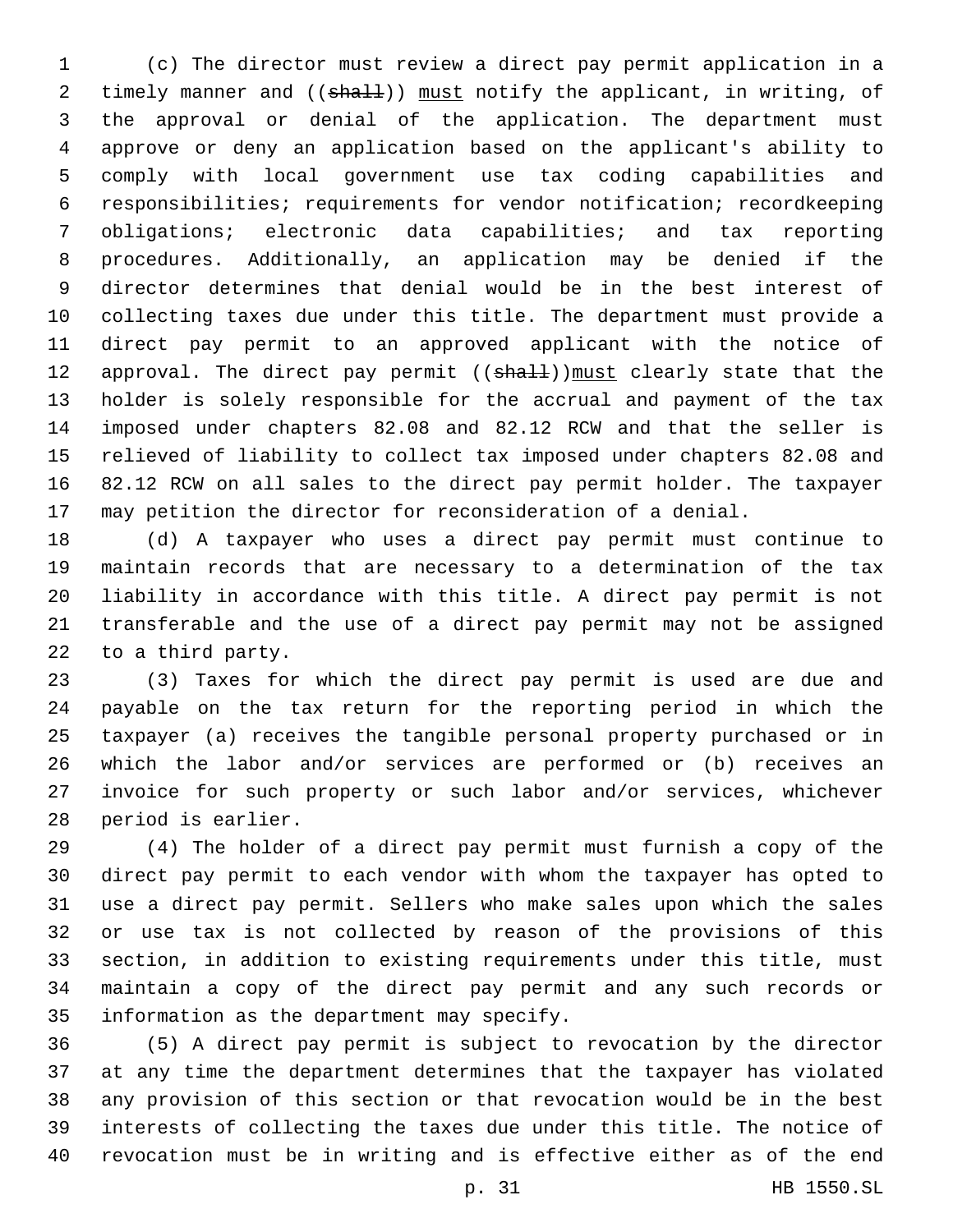of the taxpayer's next normal reporting period or a date deemed appropriate by the director and identified in the revocation notice. The taxpayer may petition the director for reconsideration of a 4 revocation and reinstatement of the permit.

 (6) Any taxpayer who chooses to no longer use a direct pay permit or whose permit is revoked by the department, must return the permit to the department and immediately make a good faith effort to notify all vendors to whom the permit was given, advising them that the 9 permit is no longer valid.

 (7) Except as provided in this subsection, the direct pay permit may be used for any purchase of tangible personal property and any retail sale under RCW 82.04.050. The direct pay permit may not be 13 used for:

14 (a) Purchases of meals or beverages;

 (b) Purchases of motor vehicles, trailers, boats, airplanes, and other property subject to requirements for title transactions by the 17 department of licensing;

 (c) Purchases for which a reseller permit or other documentation 19 authorized under RCW 82.04.470 may be used;

 (d) Purchases that meet the definitions of RCW 82.04.050 (2) (e) 21 and (f), (3) (a) through  $((\{d\}))(c)$ , (e), (f), and (g),  $((\text{and}))$  (5), 22 and  $(15)$ ; or

 (e) Other activities subject to tax under chapter 82.08 or 82.12 RCW that the department by rule designates, consistent with the purposes of this section, as activities for which a direct pay permit 26 is not appropriate and may not be used.

 NEW SECTION. **Sec. 12.** RCW 82.12.02917 (Exemptions--Use of amusement and recreation services by nonprofit youth organization) and 1999 c 358 s 7 are each repealed.

 NEW SECTION. **Sec. 13.** The repeal in section 12 of this act does not affect any existing right acquired or liability or obligation incurred under the statute repealed or under any rule or order adopted under that statute nor does it affect any proceedings instituted under the statute repealed.

NEW SECTION. **Sec. 14.** This act takes effect January 1, 2016.

Passed by the House March 3, 2015. Passed by the Senate April 22, 2015.